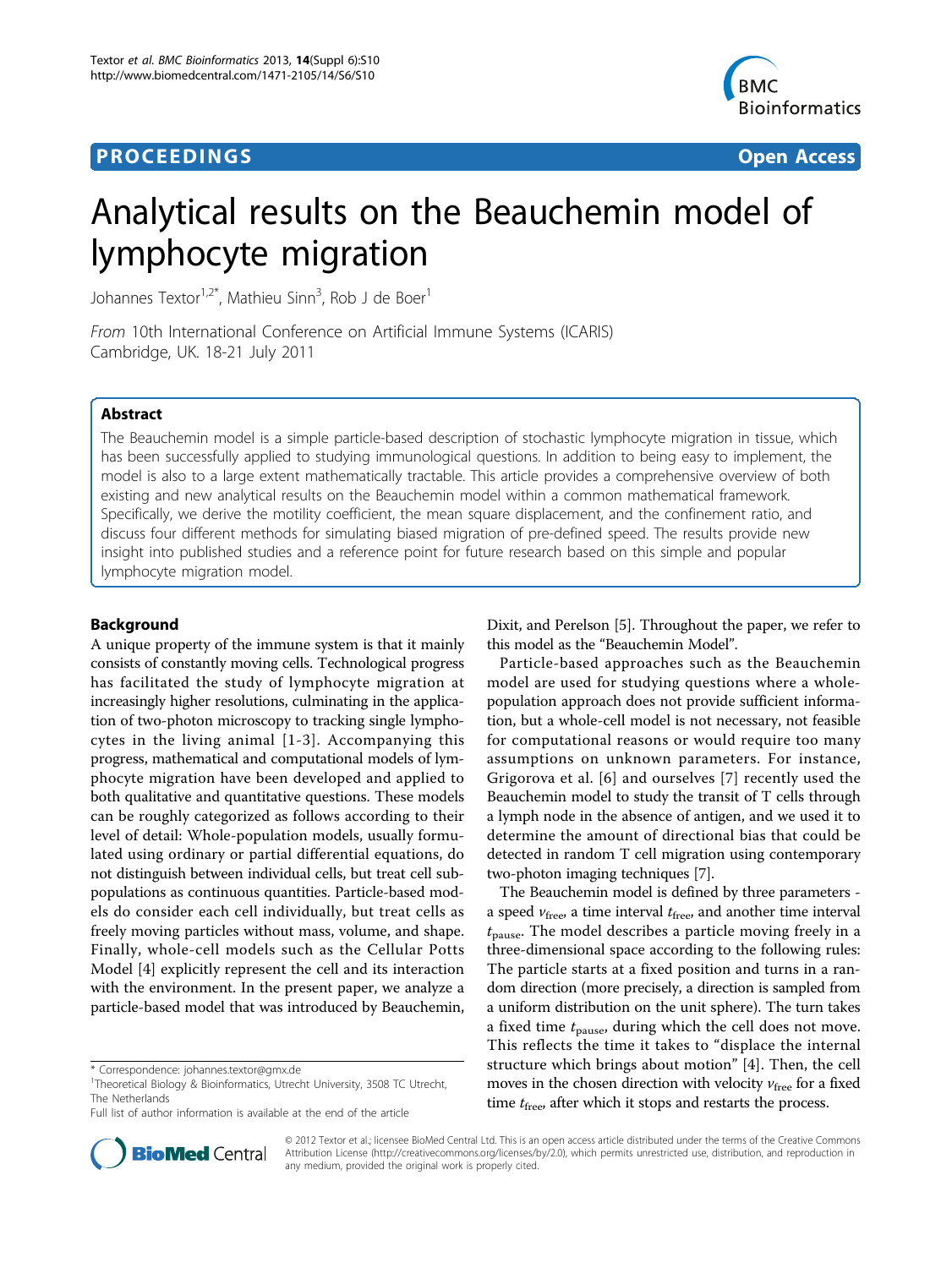The main distinguishing characteristic of the model is the introduction of the pause phase. In this sense, it can be seen as a generalization of the "ideal chain" model of polymer physics [[8\]](#page-13-0), in which a chain of rigid rods of fixed length  $\ell$  is considered that are freely jointed to each other. This is mathematically equivalent to the Beauchemin model if we set  $v_{\text{free}} \cdot \text{three} = \ell$  and  $t_{\text{pause}} = 0$ . In particular, analytical results e.g. on the mean square displacement of the ideal chain [\[8](#page-13-0)] are directly transferable to this case. As we shall see later on in this paper, for some quantitative properties even the more general case with  $t_{\text{pause}} \geq 0$  can be reduced to the ideal chain model.

This paper is structured as follows: In the upcoming section, we begin by formulating a mathematical framework for our analysis, which explicates sufficiently but not overly general notions of random walks and Brownian motion. We deliberately include a fairly large amount of detail, including proofs, in order to present our results in a self-contained fashion. Thereafter, we present analytical results about random motion in the Beauchmin model, and discuss four different ways for simulating biased migration with pre-defined speed. We wrap up with concluding remarks.

We point out that around half of the results discussed in this paper originate from our recent study that used the Beauchemin model [[7\]](#page-13-0). We chose to integrate these results into the present paper in rewritten and extended form because they were formerly only published in condensed form as supporting online material. In this manner, we hope to provide a coherent account of all available analytical results, which we anticipate to serve as a useful reference for future users of the model. We mark results that have appeared earlier in our previous study or elsewhere (e.g. Proposion 10) by giving the appropriate reference in proposition or theorem statements, while propositions or theorems stated without such a reference (e.g. Proposion 12) have, to our knowledge, not been published before.

# Mathematical foundations

In this section, we outline the basic mathematical framework that we use to describe stochastic cell motion and, later on, the Beauchemin model. A similar, but slightly less general framework (based on random walk on a lattice) is used in Berg's textbook Random Walks in Biology [[9\]](#page-13-0), while a much more general account of random walks than given here is usually presented in probability textbooks (e.g., [[10](#page-13-0)]). At the end of this section, we will outline the connection of this random walk to the corresponding macroscopic partial differential equation model, which is the convection-diffusion-equation.

First of all, we introduce some notational conventions. We denote the expectation of a random variable  $\xi$  by E

[ξ], its variance by Var(ξ) = E  $[(\xi - E[\xi])^2]$  and its probability density function by  $f_{\xi}$ . Elementary random variables are written in lowercase Greek letters (usually  $\xi_i$ ) while derived random variables that are functions of elementary random variables are written in capital Latin letters. All random variables are assumed to be continuous and real-valued. Mean and variance of random variables will also be written as  $\mu$  and  $\sigma^2$ , if the referenced variable is clear from context.

# Observed tracks and associated measures

The Beauchemin model is usually validated against, or used to generate, cell tracking data as it would be recorded in a two-photon microscopy experiment. As we will see later, there can be subtle differences between the real underlying state and the observed state of a cell. We thus make this difference explicit in our analysis by means of the following definitions for cell tracking terminology.

Definition 1 (Cell track). A d-dimensional cell track is a finite sequence

$$
(x(1),t(1)),\ldots,(x(k),t(k))
$$

consisting of positions  $x(1)$ , ...,  $x(k) \in \mathbb{R}^d$  and increasing time points  $t(1), \ldots, t(k) \in \mathbb{R}$ .

The time indices are written in brackets to indicate that the positions are discrete-time observations of an underlying continuous motion process. For populationbased cell track analysis, it is common to align a set of tracks to a common starting point.

Definition 2 (Aligned cell track sets). For a cell track  $T = (x(1), t(1))$ , ...,  $(x(k), t(k))$ , the track that results from subtracting the first element from all elements in the sequence, i.e.

$$
T_0 = (0,0), (x(2) - x(1), t(2) - t(1)) , ...., (x(k) - x(1), t(k) - t(1))
$$

is called the zero-aligned version of T .

Throughout the paper, we will assume that all cell track sets are zero-aligned.

Definition 3 (Mean displacement and mean square displacement). Let  $x_1(t)$ , ...,  $x_n$  (t) be the positions of n zero-aligned cell tracks at some fixed time t. Then the mean displacement  $D(t)$  for S is defined by

$$
D(t) = \frac{||x_1(t)|| + \cdots + ||x_n(t)||}{n}
$$

where  $|| \cdot ||$  is the d-dimensional euclidian norm or vector length, and the mean square displacement  $D^2(t)$  is defined by

$$
D^{2}(t) = \frac{||x_{1}(t)||^{2} + \cdots + ||x_{n}(t)||^{2}}{n}
$$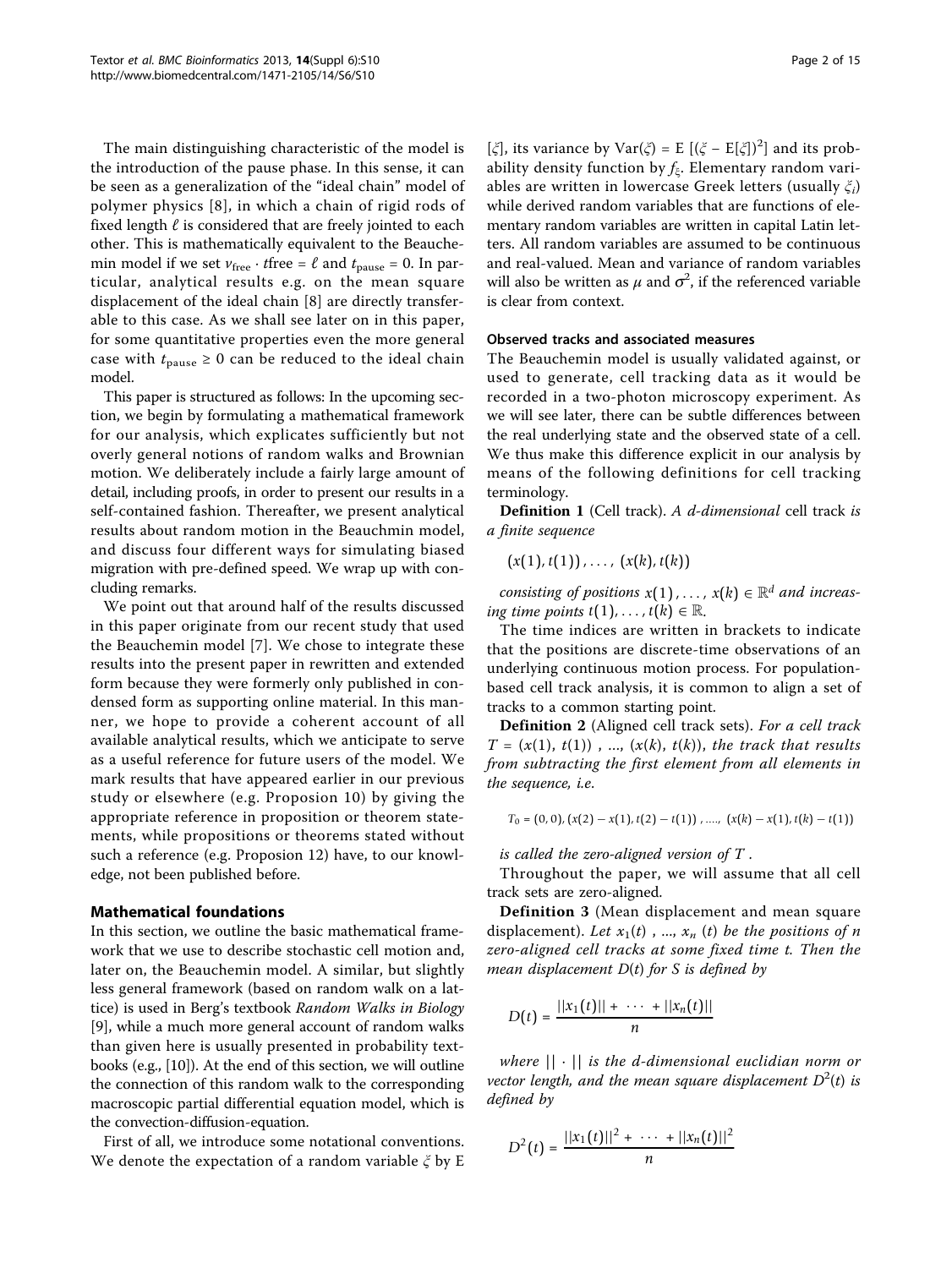<span id="page-2-0"></span>Beauchemin et al. [[5\]](#page-13-0) estimated the three parameters  $v_{\text{free}}$ ,  $t_{\text{free}}$  and  $t_{\text{noise}}$  of their model by fitting it to mean displacement data: For each combination of parameters,  $10<sup>6</sup>$  simulations of the model were run, and the mean displacement data was recorded and averaged over all simulations. The resulting mean displacement curve was compared to real data from several publications. The parameter triplets were ranked according to their squared sum of errors to the real data (see Table 1). It was found that the values  $t_{\text{free}} = 2.0$  min,  $t_{\text{pause}} = 0.5$  min and  $v_{\text{free}} = 18.8 \ \mu \text{m/min}$  gave the best agreement to the real data. These values are biologically reasonable and similar to those estimated by Miller et al. [[1\]](#page-13-0).

#### Microscopic random walk with bias

In this section, we will define the notion of a one-dimensional random walk used in this paper and derive its relation to a one-dimensional convection-diffusion process. These concepts can be easily generalized to higher dimensions under the assumption that the dimensions are pairwise uncorrelated, while stochastic independence in the strict sense is not necessary. This assumption holds for the particular random walks we analyze in this paper.

Definition 4 (One-dimensional random walk [\[9](#page-13-0),[11\]](#page-13-0)). Let  $\xi_i$ ,  $i \in \mathbb{N}$ , be independent, identically distributed realvalued random variables with mean  $\mu$  and variance  $\sigma^2$ . Then the sequence  $(S_t)$ ,  $i \in \mathbb{N}$ , defined by

$$
S_t = \sum_{i=1}^t \xi_i
$$

is called a random walk with step bias  $\mu$  and step variance  $\sigma^2$ . If  $\mu$  =0, (S<sub>t</sub>) is called an unbiased random walk.

Intuitively, the sequence  $(S_t)$  is the random walk trajectory and the  $\xi_i$  are the individual steps. The above definition is a slightly generalized version of the commonly used entirely discrete random walk with fixed steps to the left and the right: We assume that each

Table 1 Different parameters can lead to similar motility coefficients.

| Rank            | $\mathit{r}_\mathsf{cause}$<br>min | $t_{\mathsf{free}}$<br>min | $V_{\text{free}}$<br>$\mu$ m/min | м<br>$\mu$ m <sup>2</sup> /min | <b>SSR</b> |
|-----------------|------------------------------------|----------------------------|----------------------------------|--------------------------------|------------|
| 1st             | 0.5                                | 2.0                        | 18.8                             | 94.25                          | 1.00       |
| 2 <sub>nd</sub> | 0.5                                | 2.5                        | 16.6                             | 95.68                          | 1.01       |
| 3rd             | 0.25                               | 2.0                        | 17.6                             | 91.78                          | 1.02       |
| 4th             | 1.5                                | 1.5                        | 26.1                             | 92.89                          | 1.03       |
| 5th             | 0.75                               | 15                         | 23.8                             | 94.41                          | 1.03       |

Parameter triplets of the 3D cell random walk model that were found to best fit in vivo data by Beauchemin et al. [\[5\]](#page-13-0) along with their corresponding motility coefficients as per equation (2). Beauchemin et al. calculated sums of squared residuals (SSR) to a set of in vivo mean displacement data from four publications [[24,25](#page-14-0),[1](#page-13-0),[26\]](#page-14-0). The SSR values shown here are normalized to the best ranking triplet.

step is sampled from a (possibly continuous) random variable with finite first and second moments. The following corollary provides an important characteristic of this random walk:

Corollary 5 (Mean and variance of a random walk). For a random walk  $(S_t)$  as given by Definition 4,

$$
E[S_t] = t\mu \text{ and } Var(S_t) = t\sigma^2.
$$

*Proof.* Since the  $\xi$  are independent and thus uncorrelated, this is a direct consequence of the linearity of variance and expectation.

If the random walk is unbiased,  $Var(S_t)$  can be geometrically interpreted as the expected mean square squared displacement of the particles at time  $t$  (Definition 3). This leads to an important characteristic of the unbiased random walk: In a particle ensemble, the particles will go nowhere on average, and their expected mean square displacement is linear in time. This characterization is often used in the immunological literature [\[2](#page-13-0)] to convey the difference between a random walk versus directed migration, where the root mean square displacement is linear in time (Figure [1](#page-3-0)).

For sufficiently long observations, we do not only know the variance and mean of a random walk, but can furthermore obtain a good approximation of the entire particle distribution from the central limit theorem.

**Theorem 6** (Central limit theorem [[9,10\]](#page-13-0)). Let  $(S_t)$  be a random walk as given in Definition 4. Then as  $t \to \infty$ , the distribution of the random variable

$$
Z_t = \frac{S_t - t\mu}{\sqrt{t}}
$$

converges to a normal distribution with mean 0 and variance  $\sigma^2$  .

Thus, after a sufficiently long time, the distribution of the random walk  $(S_t)$  at fixed times is approximately normal. Of course, the terms "sufficiently long" and "approximately normal" are rather vague. In the context of intravital two-photon imaging, which is limited to a finite, often axially thin imaging region, we can usually not safely assume that we are in the range of validity of the normal distribution approximation: We are observing only a few "steps" (prolonged periods of rather persistent motion followed by short pauses) of a random walk. Beltman et al. [[3\]](#page-13-0) and ourselves [[7\]](#page-13-0) have discussed the implications of this technical limitation for detecting directional bias and estimating the motility coefficient.

We now generalize the random walk to higher dimensions.

Definition 7 (Multi-dimensional random walk [[7\]](#page-13-0)). Let  $d \in \mathbb{N}$ . Suppose  $(\xi_i^{(1)}, \ldots, \xi_i^{(d)})$ ,  $i \in \mathbb{N}$  are independent, identically distributed R*d*-valued random vectors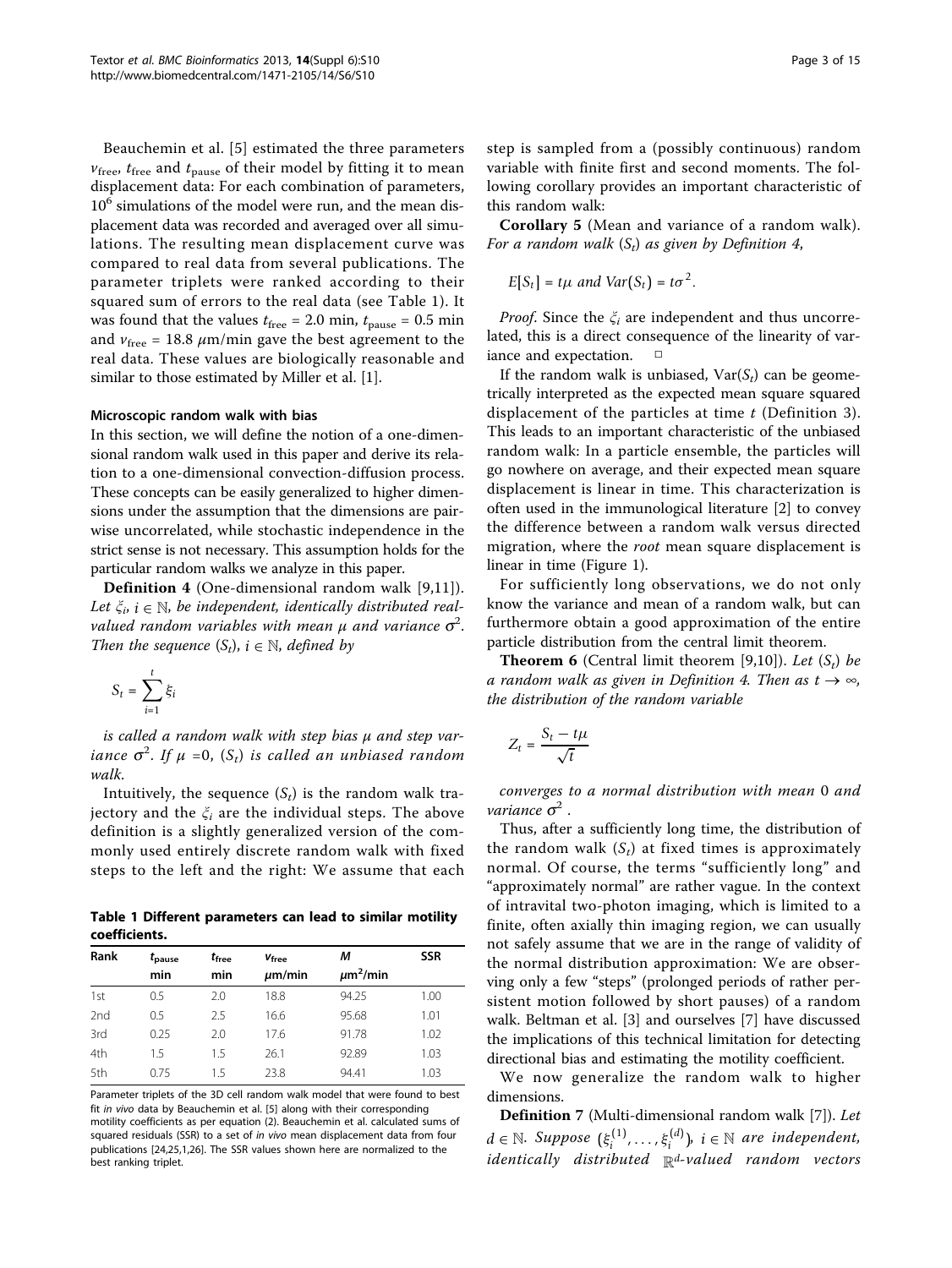<span id="page-3-0"></span>

with  $\zeta_i^{(1)}, \ldots, \xi_i^{(d)}$ *<sup>i</sup>* pairwise uncorrelated,  $E[\xi_i^{(1)}] = \mu^{(1)}, \ldots, E[\xi_i^{(d)}] = \mu^{(d)}$  and  $Var(\xi_i^{(1)}) = \ldots = Var(\xi_i^{(d)}) = \sigma^2$ . Then the sequence  $(S_t)$ ,  $t \in \mathbb{N}$ , defined by

$$
S_t = (S_t^{(1)}, \ldots, S_t^{(d)}) = \sum_{i=1}^t (\xi_i^{(1)}, \ldots, \xi_i^{(d)})
$$

is called a d-dimensional random walk with step bias  $(\mu^{(1)}, ..., \mu^{(d)})$  and step variance  $\sigma^2$ . If  $\mu^{(1)} = ... = \mu^{(d)} = 0$ , then  $(S_t)$  is called an unbiased d-dimensional random walk.

The following theorem gives the limit distribution of suitably scaled multi-dimensional random walks within our framework.

Theorem 8 (Multi-dimensional central limit theorem [[7](#page-13-0)]). Let  $(S_t)$  be a d-dimensional random walk as given in Definition 7. Then as  $t \to \infty$ , the distribution of the random vector

$$
Z_t = \frac{(S_t^{(1)} - t\mu^{(1)}, \dots, S_t^{(d)} - t\mu^{(d)})}{\sqrt{t}}
$$

converges to a d-dimensional normal distribution with zero means and covariance matrix

 $\Sigma = \sigma^2 E$ 

*Proof.* Let  $a_1, \ldots, a_d \in \mathbb{R}$ . According to the Cramér-Wold Theorem, it suffices to show that  $(a_1(S_t^{(1)} - t\mu^{(1)}) + \dots + a_d(S_t^{(d)} - t\mu^{(d)}))/\sqrt{t}$  converges in distribution to a normal random variable with zero mean and variance  $(a_1^2 + \ldots + a_d^2)\sigma^2$  (see [\[12](#page-13-0)]). Note that the random variables  $a_1 \xi_1^{(1)} + \ldots + a_d \xi_i^{(d)}$ ,  $i \in \mathbb{N}$ , are independent, identically distributed and have mean  $a_1\mu^{(1)}$  + ... +  $a_d\mu^{(d)}$ . Furthermore, since  $\xi_i^{(1)}, \ldots, \xi_i^{(d)}$  are pairwise uncorrelated,

$$
\text{Var}(a_1\xi_i^{(1)},\ldots,a_d\xi_i^{(d)})=(a_1^2+\ldots+a_d^2)\sigma^2.
$$

Hence, the result follows from the central limit theorem for one-dimensional random walks.

The central limit argument shows that even complex cell migration processes might have a simple description when observed for a sufficiently long time: The diffusion coefficient is a function of all "microscopic" cell motility parameters such as persistence time, speed, turning angle distributions and so on. In the scaling limit, this single coefficient describes an unbiased random walk completely. Therefore, it is more common to describe random walk processes on such timescales in terms of a differential equation instead of a stochastic process. This can be done using a scale transition, as we will explain below.

#### The convection-diffusion equation

The random walk  $(S_t)$  introduced in Definition 4 is a plausible microscopic model for the position of particles. However, if the positions are observed on large time scales (e.g., only every 20th state of the random walk can be observed due to a limited temporal resolution), then a macroscopic continuous model can be used to describe the migration. This continuous model no longer depends on the detailed characteristics of the microscopic model such as the turning angle distribution or persistence length (i.e., the precise shape of the  $\xi_i$ ).

Mathematically, we construct the continuous model as follows: For  $n \in \mathbb{N}$  let  $(Z_n(t))$  with  $t \geq 0$  be given by

$$
Z_n(t) = \frac{1}{\sqrt{n}} \sum_{i=1}^{\lfloor tn \rfloor} (\xi_i - \mu) + t\mu.
$$
 (1)

We write the time index  $t$  in brackets in order to emphasize that the processes are given in continuous time. The process  $(Z_n(t))$  is obtained by observing *n* steps of the random walk  $(S_t)$  in every time interval  $(t - 1, t]$ with  $t \in \mathbb{N}$ . It is scaled such that  $E[Z_n(t)] = E[S_t] = t\mu$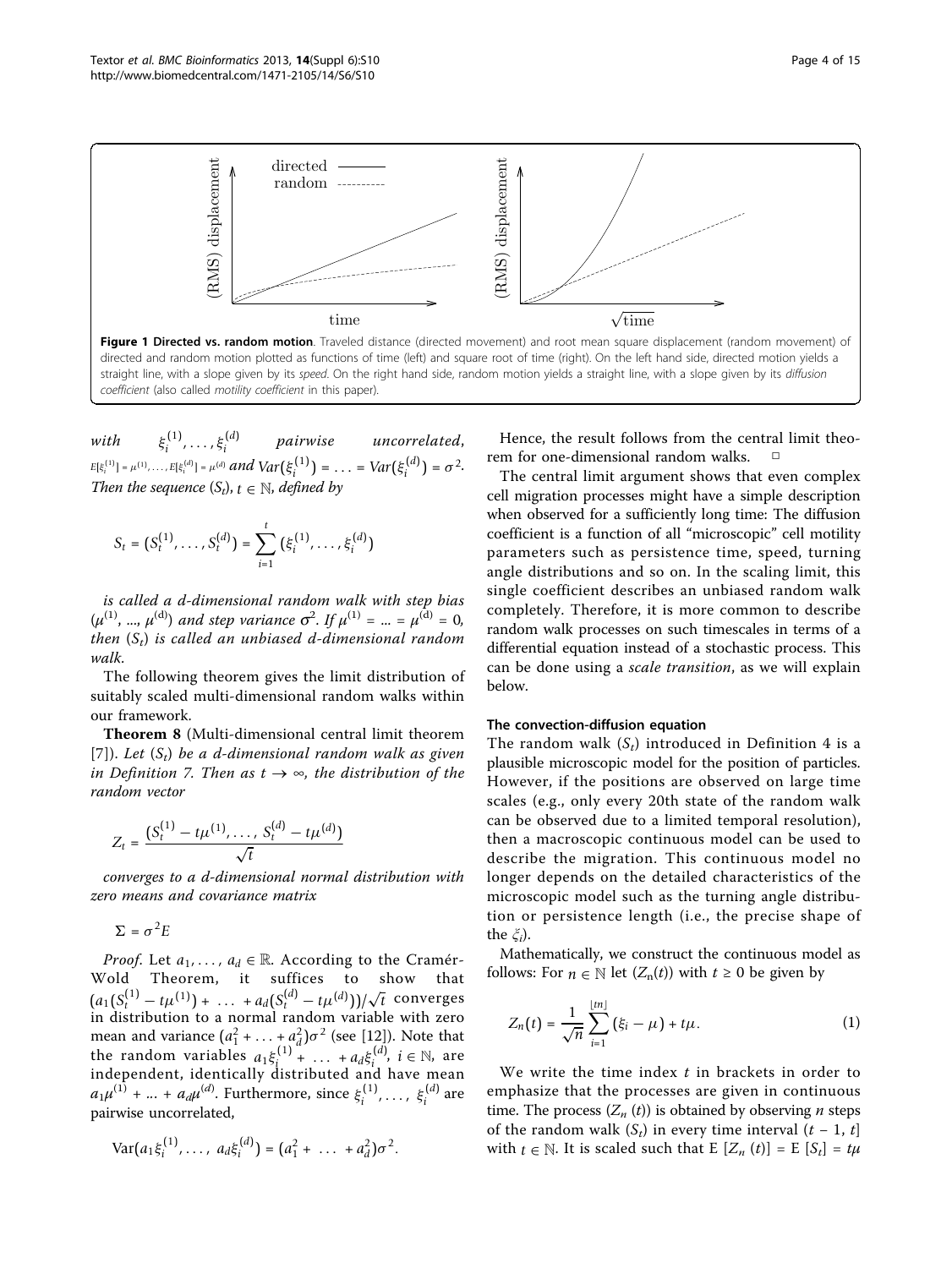and  $Var(Z_n(t)) = Var(S_t) = t\sigma^2$  for every  $t \in \mathbb{N}$ . Between two successive steps, the process is constant.

Let  $(Z(t))$ ,  $t \ge 0$ , denote the limiting process obtained as  $n$ , the number of steps per time interval, tends to infinity. According to the Functional central limit theorem (sometimes also referred to as Donsker's Theorem, see [[12](#page-13-0)]),  $(Z(t))$  has the following two properties:

• Any finite-dimensional distribution of  $(Z(t))$  is Gaussian.

•  $E[Z(t)] = t\mu$  and  $Cov(Z(s), Z(t)) = min(s, t)\sigma^2$  for s,  $t \geq 0$ .

A process with these properties is called Brownian *motion* with *drift*  $\mu$ . If  $t > 0$ , then  $Z(t)$  has a probability density  $\varphi(x, t)$  given by

$$
\phi(x,t) = \frac{1}{\sqrt{2\pi t\sigma}} \exp\left(-\frac{(x-t\mu)^2}{2t\sigma^2}\right)
$$

for  $x \in \mathbb{R}$ .

As one can easily verify, this probability density function solves the following well-known differential equation for the initial condition  $\varphi(x, 0) = \delta(x)$ , where  $\delta$ denotes the Dirac delta distribution.

Theorem 9 (Convection-diffusion equation [[11,13\]](#page-13-0)). Let  $C = \mu$  and  $M = \sigma^2/2$ . Then

$$
\frac{\partial}{\partial t}\phi\big(x,t\big)=\left[-C\frac{\partial}{\partial x}\big]+M\frac{\partial^2}{\partial x^2}\right]\ \phi\big(x,t\big).
$$

Taken the initial condition given above, the solution of the convection-diffusion-equation exists and is unique [[13\]](#page-13-0).

As the sum of independent Brownian motions is again a Brownian motion, the convection-diffusion equation describes the dynamics of single diffusing particles as well as of ensembles of particles carrying out motions independently: Assuming the ensemble is large enough such that stochastic perturbations can be ignored, the convection-diffusion-equation describes the evolution of the particle concentration over time. This scaling argument justifies the use of the convection-diffusion equation for simulating large cell populations on timescales that are substantially longer than the rhythmicity of the cell migration process. For example, we used the convection-diffusion equation to simulate the transit of T cells through the lymph node, which takes approximately half a day [\[7](#page-13-0)].

Note that in the context of molecular motion, the quantity M is usually called *diffusion coefficient*. Throughout this paper we will use the term *motility* coefficient to indicate that we are talking about particles that are substantially larger than molecules; this is

common in the immunological literature since Miller et al.'s early work [\[1](#page-13-0)].

Similarly as for the discrete model, the continuous model can be generalized to multiple dimensions. In this case,  $(Z_n(t))$  is obtained by observing *n* steps of a d-dimensional random walk  $(S_t)$  in every time interval of unit length. For  $n$  tending to infinity, the Functional central limit theorem yields convergence to a d-dimensional Brownian motion with independent components and convection coefficients  $C^{(1)} = \mu^{(1)}$ , ...,  $C^{(d)} = \mu^{(d)}$ . The motility coefficient is equal to  $M = d\sigma^2/2$ , where d is the number of observed dimensions.

# Summary

As a microscopic model for stochastic motility of particles, we have first introduced one-dimensional random walks. According to this model, particles move by taking independent and identically distributed steps at equidistant discrete time points. Therefore, just like in the Beauchemin model, our framework does not consider persistence to last longer than the duration of a single step; the model is fully characterized by the absolute time between successive steps and the distribution of steps. Important characteristics of the step distribution are the step bias  $\mu$  and the step variance  $\sigma^2$ . The random walk is called unbiased if  $\mu = 0$ , and biased, otherwise. If we observe many particles carrying out simultaneous unbiased random walks, the particles will go nowhere on the average, but they will spread out increasingly, their distribution being approximately normal. The model can be easily generalized to  $d$  dimensions if we assume that the steps are dimension-wise uncorrelated (not necessarily statistically independent). Essentially, we can then treat the  $d$  dimensions like  $d$ separate one-dimensional random walks.

On the macroscopic scale, (biased) random walks can be approximated by Brownian motion (with drift). In this case the motion of particles is described sufficiently well by only two parameters, namely the *motility coeffi*cient  $M = \sigma^2/2$  and the convection coefficient  $C = \mu$ . The motility coefficient  $M$  quantifies the random component of a biased random walk, while the convection coefficient C (which can be interpreted as a velocity) characterizes the directed component, if there is any (Figure [2\)](#page-5-0). Convergence to Brownian motion can also be obtained for much more general random walk models using appropriate central limit theorems. However, the particular random walk chosen here is general enough for our purpose of analyzing the Beauchemin model.

# The Beauchemin model

In this section, we analytically derive three quantitative characteristics of the particular random walk defined by the Beauchemin model, namely the motility coefficient,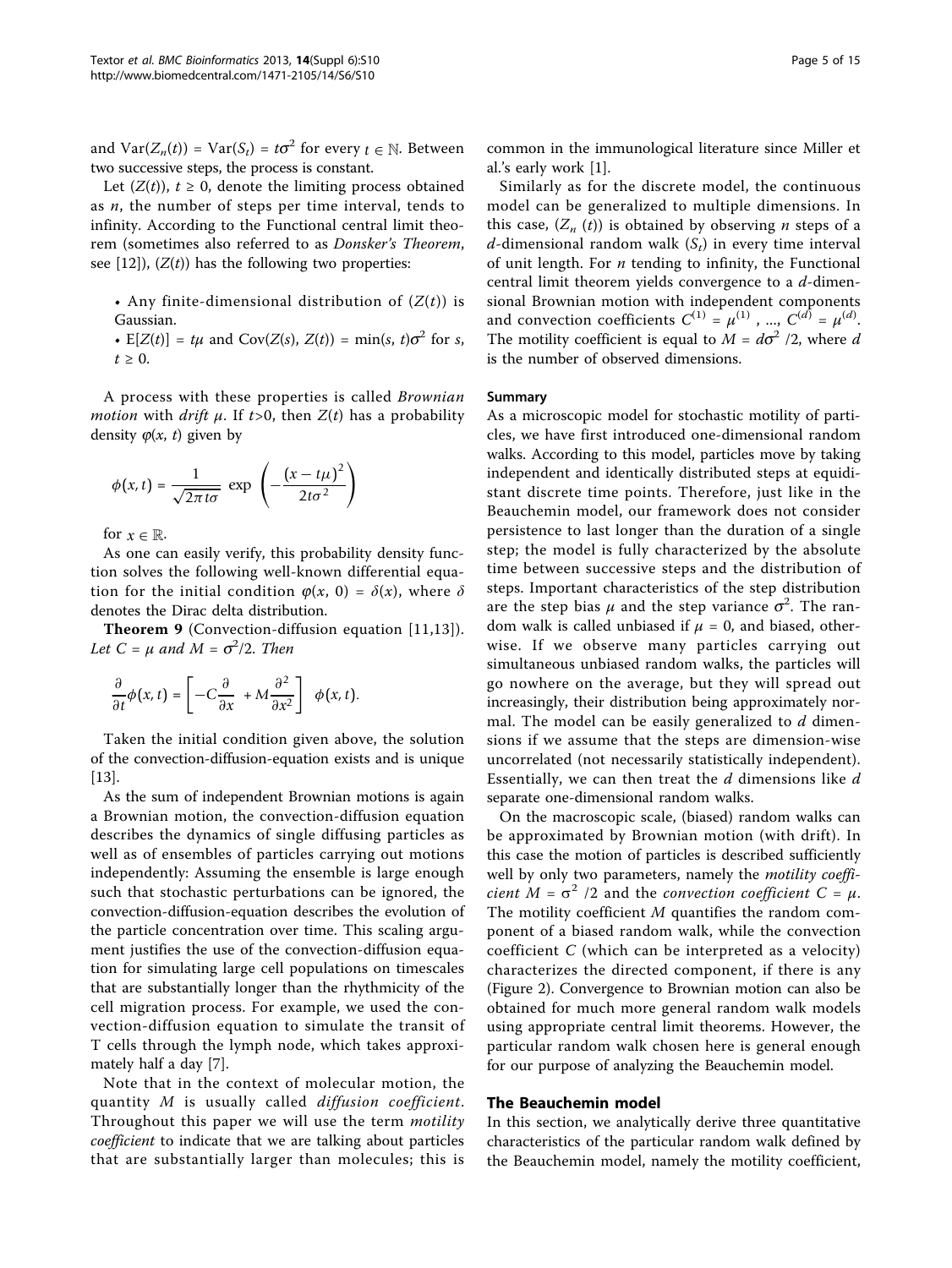<span id="page-5-0"></span>the mean square displacement, and the confinement ratio.

#### Motility coefficient

The fact that the model is three-dimensional might seem to complicate our analysis. However, fortunately, it is possible to decouple the dimensions of the model, as will be shown in the following. The upcoming result was stated by ourselves [\[7](#page-13-0)] and, more recently, by Donovan and Lythe [\[14](#page-13-0)].

Proposition 10 (Motility Coefficient of the Beauche-min model [[7](#page-13-0),[14\]](#page-13-0)). Let  $(\xi_i, v_i, \zeta_i) \in \mathbb{R}^3$ ,  $i \in \mathbb{N}$ , be independent random vectors distributed uniformly on a sphere with radius r. Set  $(X_t, Y_t, Z_t) = \sum_{i=1}^t (\xi_i, v_i, \zeta_i)$ . Then  $X_b$  $Y_t$  and  $Z_t$  are unbiased random walks as defined in 4, and as  $t \to \infty$ , the distribution of  $(X_t, Y_t, Z_t)/\sqrt{t}$  converges to a 3-variate normal distribution with zero mean and covariance matrix

$$
\sum = \begin{pmatrix} \sigma^2 & 0 & 0 \\ 0 & \sigma^2 & 0 \\ 0 & 0 & \sigma^2 \end{pmatrix}, \ \sigma^2 = r^2/3.
$$

Proof. The key ingredients to the proof are

(i)  $\xi_i$ ,  $v_i$ ,  $\zeta_i$  are uniformly distributed on [-r, r]. (ii)  $\text{Cov}(\xi_i, v_i) = \text{Cov}(\xi_i, \zeta_i) = \text{Cov}(v_i, \zeta_i) = 0.$ 

In order to establish (i), note that  $P(\xi_i < h)$ , i.e., the probability that  $\xi$  lies below the height h in the sphere, is proportional to the part of the sphere's surface area lying below the plane  $\xi_i = h$ . The surface of a spherical cap is proportional to its height, and thus  $\xi_i$  must be uniformly distributed on  $[-r, r]$  (see [[15\]](#page-13-0)). By isotropy, the same arguments hold for  $v_i$  and  $\zeta_i$ . The statement (ii) on pairwise uncorrelatedness is obtained by  $(ii)$  is obtained by observing that  $(\xi_i, v_i)$  is uniformly distributed on a circle with radius  $r - |z|$  given that  $\zeta_i = z$ , and hence  $Cov(\xi_i, v_i) = 0$ .

Now, (*i*) implies E  $[\xi_i]=E[v_i]=E[\zeta_i]=0$ , and hence  $(X_t)$ ,  $(Y_t)$  and  $(Z_t)$  are unbiased random walks. The statement on the asymptotic distribution of  $(X_t, Y_t, Z_t)$  follows by (ii) together with Theorem 8, and the fact that a random variable with uniform distribution on  $[-r, r]$  has variance  $r^2/3$ .  $\Box$ 

Hence, particles in the Beauchemin model behave exactly like the superposition of three uncorrelated random walks with uniformly distributed steps.

# Mean square displacement

Putting together our result from the last section with the relationship between the motility coefficient  $M$  and the dimension-wise step variance  $\sigma^2$  of a random walk, we obtain the following relation between the diffusion coefficient and the microscopic parameters:

$$
M = \frac{(v_{\text{free}} \times t_{\text{free}})^2}{6(t_{\text{free}} + t_{\text{pause}})}
$$
(2)

The corresponding diffusion coefficients for the 5 best-fitting parameter triplets determined by Beauchemin et al. are given in Table [1.](#page-2-0) It turns out that all the best-fitting triplets have very similar motility coefficients. On the other hand, the microscopic motility parameters vary quite a lot: For example, the pause time of the 4th best fitting triplet is 5 times longer than that of the 3rd best fitting triplet. The triplets were ranked by Beauchemin et al. according to the sum of squared residuals (SSR) to the experimental data. However, the SSR of the 5th best fitting triplet is only less than 4% higher than that of the best fitting triplet. Our upcoming analysis will provide some insight why this occurs.

The next two propositions will yield a precise characterization of the *variance* - and with it the mean square displacement - of the position of single particles and ensembles of observed particles in the Beauchemin model. It is mathematically more convenient to analyze the mean square displacement rather than the mean displacement because, as we have shown above, the



Figure 2 Position distributions for biased random walks. Expected distribution of zero-aligned cell displacements measured in one dimension in the case of an unbiased random walk with motility coefficient M (left) and a biased random walk with convection coefficient C (right) as per theorem 9. In both cases, the distribution is Gaussian with standard deviation  $\sqrt{2tM}$ . In the biased case, the mean of the mean of the distribution moves away from the origin with time.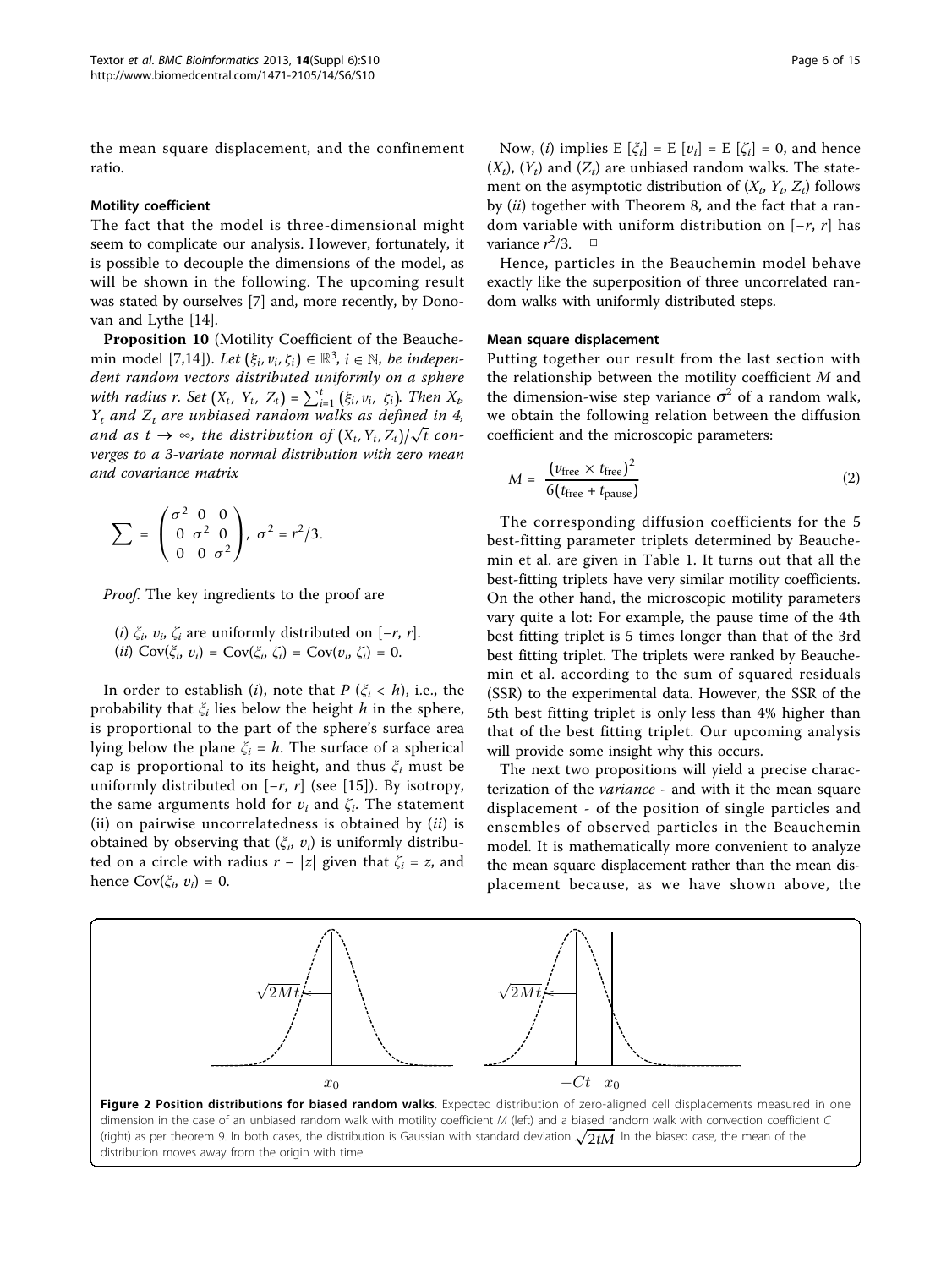dimensions can be decoupled. For mean displacement, this does not hold, and we would have to take into account the stochastical dependence between dimensions.

We start out with the variance of the position of one particle that starts its random walk at time  $t = 0$ . For simplicity, we will derive the following equations assuming that one dimension is observed. Due to the independence of the dimensions discussed above, multi-dimensional versions of these results are obtained simply by multiplying the derived quantity (i.e., mean square displacement or confinement ratio) with the number of observed dimensions.

Proposition 11 (Expected square displacement of single particles in the Beauchemin model). A particle starts at time  $t = 0$  in position  $x(0) = 0$  to carry out a random walk as defined by the Beauchemin model with fixed parameters  $t_{pauge}t_{free}v_{free}$ . Let  $x(t + \tau)$  denote the position of the particle observed in one dimension at time  $t + \tau$ where t is an integer multiple of  $t_{free} + t_{pause}$  and  $0 \le \tau$  $t_{free}$  +  $t_{pause}$ . Then the expected square displacement of the particle is given by:

$$
E\left[D^2\big(t+\tau\big)\right]=Var\big(x\big(t+\tau\big)\big)=2Mt+\frac{v_{free}^2}{3}\big(\text{max}\big(\tau-t_{pause},0\big)\big)^2
$$

with M as defined in equation (2).

Proof. The term 2Mt follows directly from Proposition 10 and the linearity of variance (see also Corollary 5). Thus we continue with  $t = 0$ . Then we have from Proposition 10 that the position at time  $t_{\text{free}} + t_{\text{pause}}$  is

uniformly distributed on the interval [- $v_{\text{free}}t_{\text{free}}$ ,  $v_{\text{free}}t_{\text{free}}$ ], having variance  $2M(t_{\text{free}} + t_{\text{pause}})$ .

For  $\tau \leq t_{\text{pause}}$ , the particle's position does not change, hence its variance is equal to 0. For  $\tau > t_{\text{pulse}}$ , the position is uniformly distributed on an interval with a size proportional to  $\tau - t_{\text{pause}}$ . Hence the variance has quadratic form  $y = a(\tau - t_{\text{pause}})^2$ . Inserting  $\tau = t_{\text{free}} + t_{\text{pause}}$ we obtain

$$
2M(t_{\text{free}} + t_{\text{pause}}) = a t_{\text{free}}^2
$$

Inserting the definition of  $M$  from above, this results in

$$
a = \frac{(v_{\text{free}})^2}{3} \tag{3}
$$

Combining the cases  $\tau \leq t_{\text{pause}}$  and  $\tau > t_{\text{pause}}$ , we arrive at the proposition.  $\Box$ 

A plot of the expected square displacement shows a series of iterated pulses that approaches the linear progression described by the diffusion equation from below (see Figure 3). However, we will most likely not see such phasic behaviour if we take the average of several observed particles, since the particles will in general not be synchronized and the pulses that are caused by the free runs between turns will average out. Consequently, the next step in our analysis is to derive the expected mean square displacement for a particle ensemble. We do this by assigning to each observed particle a *phase*, which reflects the particle's state at the time when we

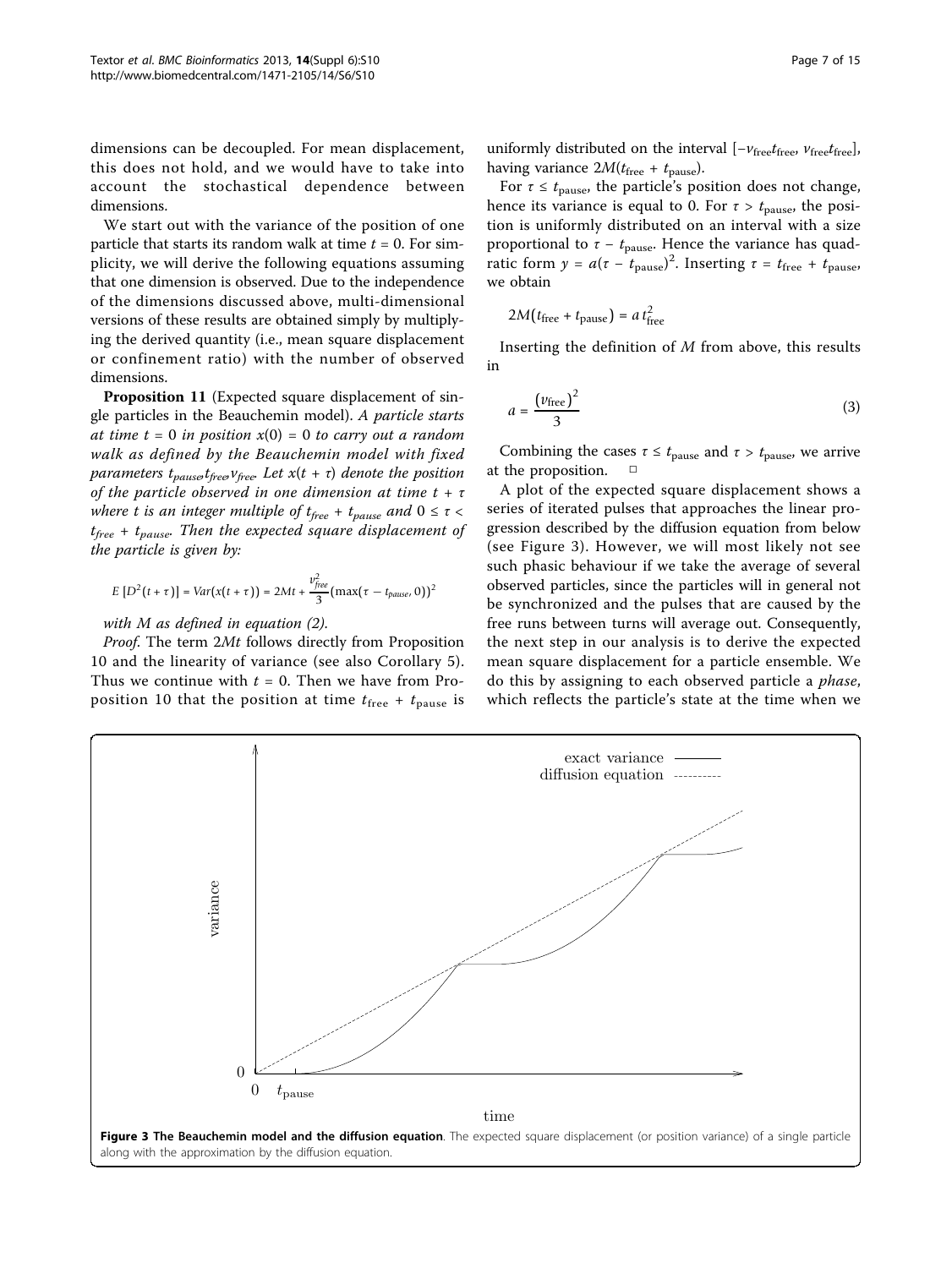start our observation. Then we average over all possible phases.

Proposition 12 (Empirical mean square displacement of the Beauchemin model). Set  $t_{run} = t_{free} + t_{pause}$ . A particle starts at a uniformly distributed random time  $-t_0$ ,  $-t_{run} < t_0 \leq 0$  in some position to carry out a random walk as defined by the Beauchemin model with fixed parameters  $t_{pause}$   $t_{free}$ ,  $v_{free}$ . Let  $x(t) \in \mathbb{R}$  denote the position of this particle observed in one dimension at time t, where we choose the coordinate system such that  $x(0) =$ 0. Then the expected square displacement of the particle at time t is given by

$$
E[D^2(t)] = \frac{1}{t_{run}} \int_{-t_{run}}^0 Var(x(t - t_0) - x(t_0)) dt_0
$$
  
= 2Mt - 2Mt<sub>free</sub> ×  $\begin{cases} \frac{1}{3} & t \ge t_{free} \\ \frac{1}{3} \left(\frac{t}{t_{free}}\right)^3 - \left(\frac{t}{t_{free}}\right)^2 + \left(\frac{t}{t_{free}}\right)t < t_{free} \end{cases}$ 

Proof. See Figure 4 for an illustration of how the parameter  $\delta$  affects the variance of the observed particle position during the initial observation time. For  $\delta \leq 0$ , the cell is resting at the beginning of observation time and remains paused for time  $t_{\text{pause}} - \delta$ . For  $\delta > 0$ , the cell is moving at the beginning of observation time and keeps moving for time  $\delta$ . Let us write Var( $S_{\delta}(t)$ ) for the position variance of a particle with phase shift  $\delta$ .

Denote by  $\tau_0$  the time that the particle was already moving when we started observing it. Hence,

$$
\hat{x}(t) = x(t + \tau_0) - x(\tau_0)
$$

where  $\hat{x}(t)$  denotes our observed position. We are interested in the variance  $Var[\hat{x}(t)]$ , for which the following holds:

$$
Var[\hat{x}(t)] \tag{4}
$$

$$
= \text{Var}[x(t + \tau_0) - x(\tau_0)] \tag{5}
$$

$$
= \text{Var}[x(t + \tau_0)] + \text{Var}[x(\tau_0)] - 2\text{Cov}[x(t + \tau_0, x(\tau_0)] \tag{6}
$$

What we are deriving is the expectation of expression 6, which is a function of the random variable  $\tau_0$ . Due to the markov property of the random walk, only the last observed step matters and we can take  $\tau_0$  as uniformly distributed over [0,  $t_{\text{free}} + t_{\text{pause}}$ ). Thus,

$$
\mathbb{E}[\text{Var}[\hat{x}(t)]] = \frac{1}{t_{\text{free}} + t_{\text{parse}}}\int_{\tau=0}^{t_{\text{free}} + t_{\text{parse}}}\text{Var}[x(t+\tau_0)] - \text{Var}[x(\tau_0)]d\tau_0
$$

We start by integrating the two variance terms. Some algebra yields

$$
\frac{1}{t_{\text{free}} + t_{\text{pause}}}\int_{\tau_{0} = 0}^{t_{\text{free}} + t_{\text{pause}}}\text{Var}[x(t + \tau_{0})] + \text{Var}[\tau_{0}]d\tau_{0}
$$
\n
$$
= \frac{(v_{\text{free}}t_{\text{free}})^{2}}{3(t_{\text{free}} + t_{\text{pause}})}\left(\left(t + \frac{t_{\text{free}}}{3}\right) + \frac{t_{\text{free}}}{3}\right)
$$
\n
$$
= 2M\left(\left(t + \frac{t_{\text{free}}}{3}\right) + \frac{t_{\text{free}}}{3}\right)
$$



.

observed cell in the Beauchemin model. The expected variance for a (large) ensemble of observed particles is obtained by averaging over all values of  $\delta$ .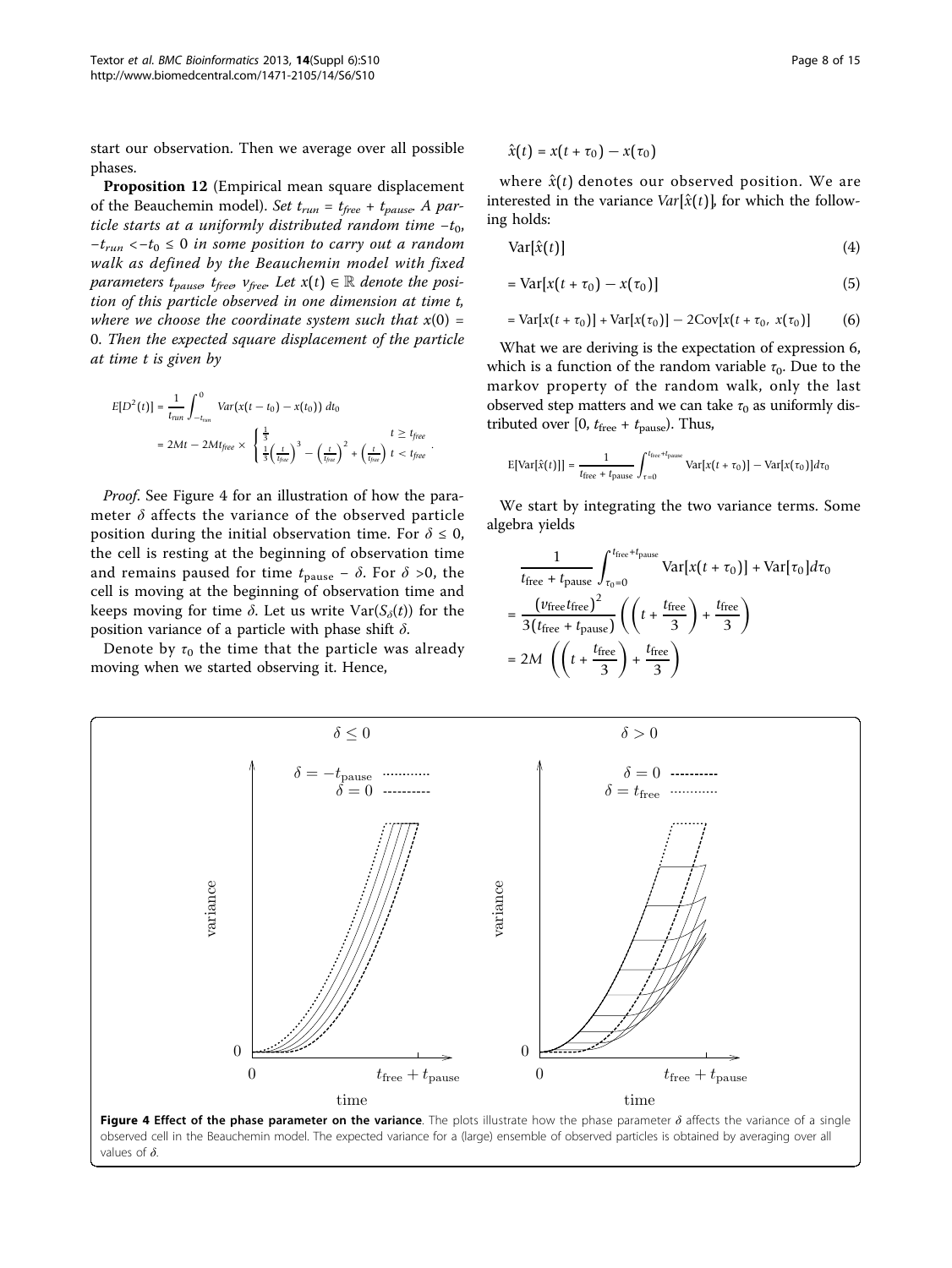where  $M$  is the motility coefficient as defined in equation 2. For the covariance term it can be shown by some case distinctions that

$$
\frac{1}{t_{\text{free}} + t_{\text{pause}}}\int_{\tau_0 = 0}^{t_{\text{free}} + t_{\text{pause}}}\text{Cov}[x(t + \tau_0), \tau_0]d\tau_0
$$
\n
$$
= M \min(t, t_{\text{free}}) + M \underbrace{\left(\frac{\min(t, t_{\text{free}})^2}{t_{\text{free}}} + \frac{\min(t, t_{\text{free}})}{3t_{\text{free}}^2} + \frac{2t_{\text{free}}}{3}\right)}_{=0 \text{ for } t \ge t_{\text{free}}}
$$

Combining the variance and covariance terms as per expression 6, we obtain the claimed identity.  $\Box$ 

As illustrated in Figure 5, the empirical mean square displacement from time  $t_{\text{free}}$  onwards is thus perfectly described by the linear equation

$$
E[D^2(t)] = \alpha t + \beta \tag{7}
$$

with slope

$$
\alpha = 2M = \frac{(v_{\text{free}})^2 (t_{\text{free}})^2}{3(t_{\text{free}} + t_{\text{pulse}})}
$$
(8)

and intercept

$$
\beta = -\frac{2t_{\text{free}}}{3}M = -\frac{(v_{\text{free}})^2 (t_{\text{free}})^3}{9(t_{\text{free}} + t_{\text{pulse}})}.\tag{9}
$$

This is an important difference to other models of mean square displacement such as Fürth's equation,

which is frequently applied to cell migration data [[16,17\]](#page-13-0). This equation reads

$$
E[D^2(t)] = 2M(t - P(1 - e^{-t/P}))
$$
\n(10)

where  $P$  is a parameter called the *persistence length*. Hence, in the Beauchemin Model, the persistence of migration carries on only for the predefined time  $t_{\text{pause}}$  +  $t_{\text{free}}$ , after which it is immediately and completely lost. On the other hand, persistence in Fürth's equation gradually decays over time following an exponential term. This is why we previously used Fürth's equation to estimate the cell motility coefficient from short-term migration data [[7\]](#page-13-0). However, whether this really leads to more accurate results remains to be determined.

A second notable consequence of the above result is that although the Beauchemin model has three microscopic parameters, its step-wise variance has only two degrees of freedom. Consequently, while the value of  $t_{\text{pause}}$  would become apparent when analyzing the track of a single simulated cell at a very high resolution, it does no longer matter when a large population of cells that migrate asynchronously is analyzed, as shown by Proposition 12: Given a fixed  $t_{\text{free}}$ , there are infinitely many combinations of  $t_{\text{pause}}$  and  $v_{\text{free}}$  that yield an identical motility coefficient and thereby an identical expected square displacement of the population. For example, the empirical mean square displacement of the best-fitting triplet (0.5, 2.0, 18.8) is identical (up to some

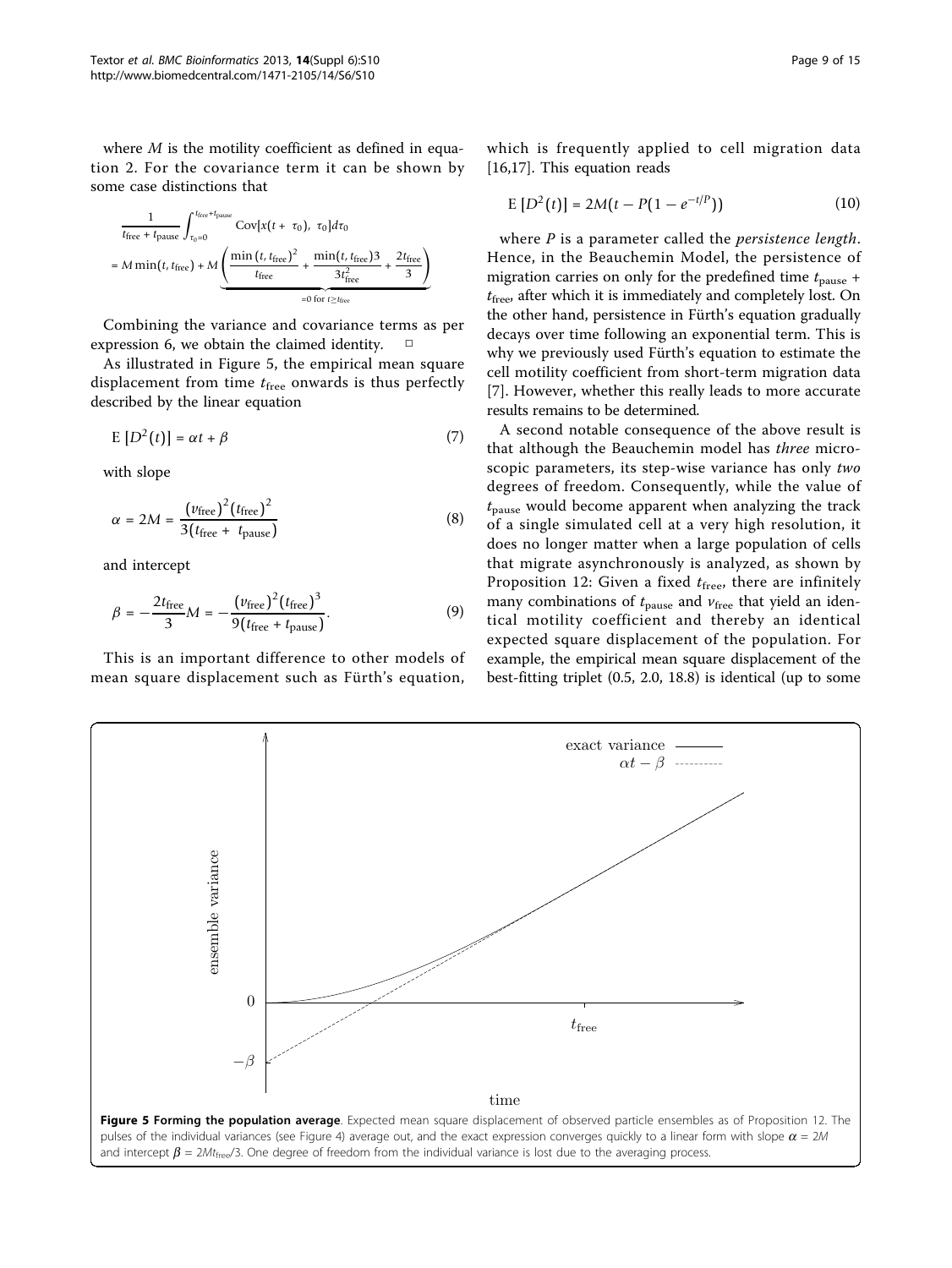rounding) to that of the triplet (9.32, 2.0, 40). Hence, we cannot expect to get reliable estimates for all three parameters  $t_{\text{free}}$ ,  $t_{\text{pause}}$  and  $v_{\text{free}}$  from fitting the model to mean square displacement data. This is consistent with the observation by Beauchemin et al. that the parameter  $t_{\text{pause}}$  can always be set to 0 without much influence on the quality of the best fit.

However, Beauchemin et al. fitted their simulations to the mean displacement data, and the above result does not imply that the mean displacement too has just two degrees of freedom. Perhaps surprisingly, simulations show that this is in fact not the case (Figure 6): While mean square displacement plots generated with using the above parameter triplets and our analytical solutions are indeed consistent with each other, the mean displacement plots are significantly different. Hence, the mean displacement plot appears to preserve more information on the underlying migration process than does the mean square displacement plot, at least when applied to cell tracks simulated using the Beauchemin model.

# Confinement ratio

The confinement ratio is a measure of track straightness. In the context of lymphocyte migration analysis, it is also called "chemotactic index" or "meandering index" [[2](#page-13-0),[3\]](#page-13-0). The confinement ratio is usually defined as the quotient of a path's displacement from the origin versus the complete length of the path. If the cell changes directions very often, the confinement ratio will tend to zero over time, while for directed migration without a random component, the confinement ratio is equal to 1.

Instead of the confinement ratio, we consider here the squared confinement ratio, which can be easily determined for the Beauchemin model from the previous result.

Definition 13 (Squared confinement ratio). Consider a particle moving according to the Beauchemin model and let  $D^2(t)$  denote the squared distance between the particle position at time t and its starting point. Then we define the squared confinement ratio  $C^2(t)$  as follows:

$$
C^2(t) = \frac{D^2(t)}{t^2 v_{free}^2}
$$

By assuming  $t_{\text{pause}} = 0$  and applying the results from the previous section, we can determine the expected confinement ratio of the Beauchemin model as follows:

$$
E[C^{2}(t)] = \frac{1}{t^{2}v_{\text{free}}^{2}} \left[ 2Mt - 2Mt_{\text{free}} \times \begin{cases} \frac{1}{3} & t \geq t_{\text{free}} \\ \frac{1}{3} \left( \frac{t}{t_{\text{free}}}\right)^{3} - \left( \frac{t}{t_{\text{free}}}\right)^{2} + \left( \frac{t}{t_{\text{free}}}\right) t < t_{\text{free}} \end{cases} \right]
$$
\n
$$
= \frac{1}{t^{2}} \left[ \frac{t_{\text{free}}}{3}t - \frac{t_{\text{free}}^{2}}{3} \times \begin{cases} \frac{1}{3} & t \geq t_{\text{free}} \\ \frac{1}{3} \left( \frac{t}{t_{\text{free}}}\right)^{3} - \left( \frac{t}{t_{\text{free}}}\right)^{2} + \left( \frac{t}{t_{\text{free}}}\right) t < t_{\text{free}} \end{cases} \right]
$$
\n
$$
= \frac{t_{\text{free}}}{3t} - \frac{t_{\text{free}}^{2}}{3t^{2}} \times \begin{cases} \frac{1}{3} & t \geq t_{\text{free}} \\ \frac{1}{3} \left( \frac{t}{t_{\text{free}}}\right)^{3} - \left( \frac{t}{t_{\text{free}}}\right)^{2} + \left( \frac{t}{t_{\text{free}}}\right) t < t_{\text{free}} \end{cases}
$$
\n
$$
= \frac{t_{\text{free}}}{3t} - \frac{1}{9} \times \begin{cases} 1 & t \geq t_{\text{free}} \\ \frac{3t_{\text{free}}^{2} + t^{2}}{t_{\text{free}}} - 3 + \frac{3t_{\text{free}}}{t} \cdot t < t_{\text{free}} \end{cases}
$$
\n
$$
= \frac{1}{3t} - \frac{1}{3} \times \begin{cases} 1 & t \geq t_{\text{free}} \\ \frac{3t_{\text{free}}^{2} + t^{2}}{t_{\text{free}}} - 3 \cdot t < t_{\text{free}} \end{cases}
$$
\n
$$
= \frac{1}{3 \max(t, t_{\text{free}})} \left( t_{\text{free}} - \frac{t \times t_{\text{free}}}{3 \max(t, t_{\text
$$



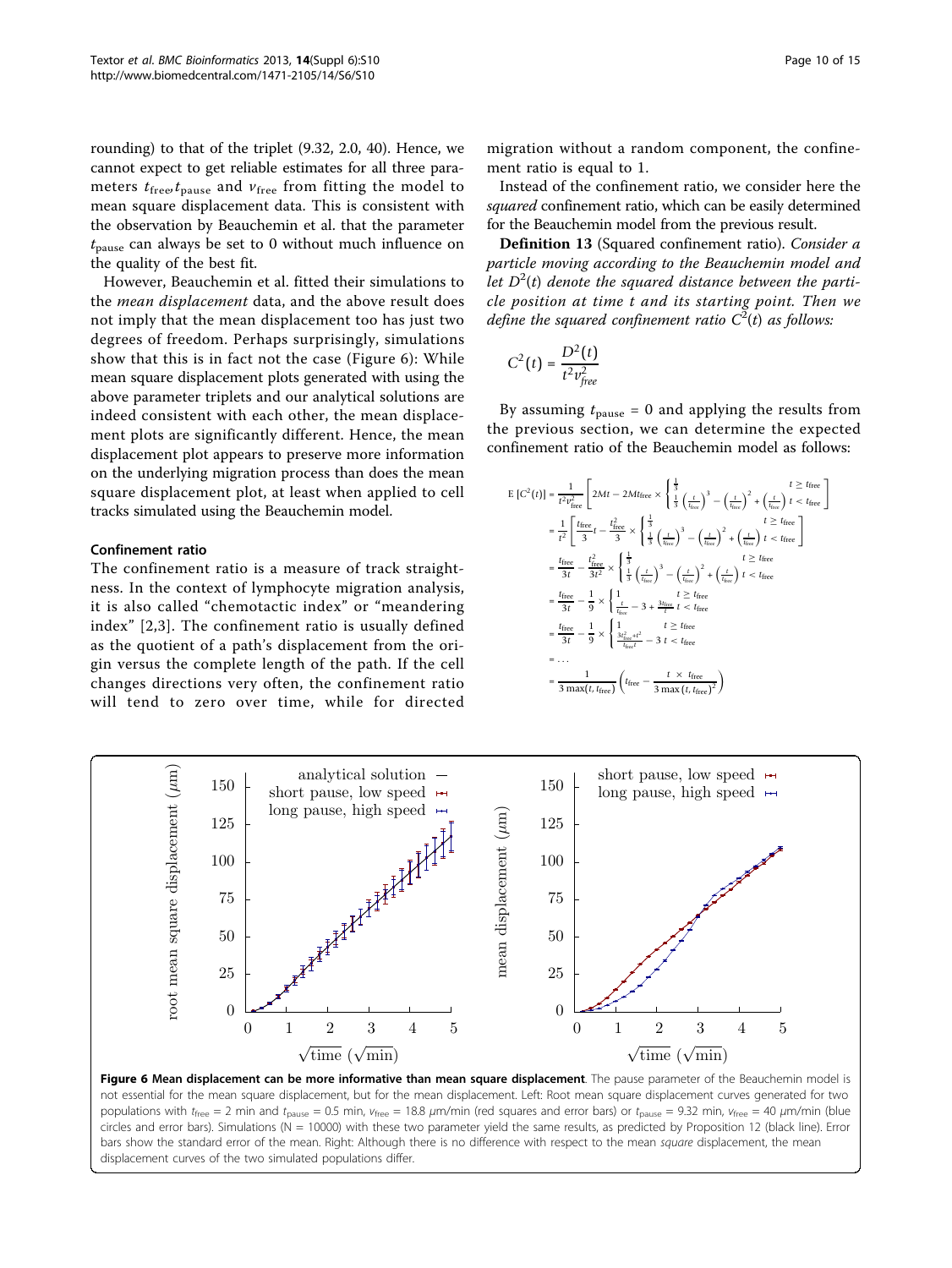Note that E  $[C^2(0)] = \frac{1}{3}$ , because the path length  $tv_{\text{free}}$ is measured in three dimensions while the expected observed square distance is projected to one dimension.

Beltman et al. [[3](#page-13-0)] have argued that the confinement ratio is not well suited for comparisons between different experiments because it tends to zero over time, and is therefore sensitive to the duration of the experiment from which it was estimated. They suggested to instead normalize the confinement ratio by multiplying it with the square root of time, such that it converges to a constant value. Applying this normalization to the squared confinement ratio of the Beauchemin model, we obtain

$$
t \times E[C^2(t)] = \frac{t}{3 \max(t, t_{\text{free}})} \left( t_{\text{free}} - \frac{t \times t_{\text{free}}}{3 \max(t, t_{\text{free}})^2} \right), \quad (11)
$$

which for  $t \geq t_{\text{free}}$  simplifies to

$$
t \times \mathrm{E}\left[C^2(t)\right] = \frac{t_{\mathrm{free}}(3t-1)}{9t}.\tag{12}
$$

Thus, the normalized squared confinement ratio converges to  $t_{\text{free}}/3$ . When there is evidence that the observed migration process really behaves roughly like the Beauchemin model, this could be a good rule of thumb for quick estimations of the persistence time from experimental data.

#### Simulating biased migration

For our recent study of the detection limits of twophoton imaging [[7\]](#page-13-0), we extended the Beauchemin model for simulating three different types of biased migration, for which we used the term taxis modes [\[18](#page-13-0)] to indicate that such biased migration in cells usually occurs in response to an external stimulus. These three taxis modes were orthotaxis, where the movement speed is adjusted, klinotaxis, where the duration of the "free runs" is changed, and topotaxis, where the turning angle distribution of the simulated cell is changed. Thus, these modifications can be viewed as semi-mechanistic ones that attempt to describe ways in which a cell could re-adjust its migration behaviour from pure random migration to biased random migration in response to an external stimulus. Before we review these modifications, we start by presenting a fourth method to simulate biased migration which is not mechanistically motivated, but is much easier to analyze.

In all cases, taxis is spatially and temporarily uniform and controlled by two parameters: The vector  $\vec{b} \in \mathbb{R}^3$ , assumed to have unitary length, sets the direction of the taxis, and the parameter  $p \in [0, 1]$  determines the magnitude of taxis, with  $p = 0$  equivalent to an unbiased random walk and  $p = 1$  to a maximally biased random walk; the precise meaning of the parameter  $p$  will be defined for each case below.

# Simple phenomenological model

A simple ad-hoc method to extend the Beauchemin model for simulating biased migration is the following: During the pause phase, the cell is no longer kept stationary, but moves into the bias direction  $\vec{b}$  with speed  $p \cdot v_{\text{free}}$ . This model is very simple to analyze, because the modification is deterministic and so changes only the mean, but not the variance of each step. Hence, the motility coefficient remains the same.

Proposition 14 (Taxis speed for the simple model). The length of the convection coefficient,  $||C||$ , of the simple biased migration model is given by

$$
||C|| = \frac{p \cdot v_{free} \cdot t_{pause}^2}{t_{free} + t_{pause}}.
$$

Proof. During each pause phase, the cell moves a distance  $p \cdot v_{\text{free}} \cdot t_{\text{pause}}$  into the bias direction.  $||C||$  is then simply the product of this distance and the total fraction of time that the cell spends in the pause phase.  $\Box$ 

There might be some use for the simple biased migration model in situations where it is necessary to study the effect of bias independently of the motility coefficient. However, it is difficult to imagine how such a situation could arise biologically. Below we therefore discuss model modifications that have a more realistic motivation. For each of these modifications, it is possible to analytically derive the convection coefficient, i.e., the expected speed of the bias.

Throughout the rest of this section, we let the vector *d* denote the orientation vector of the Beauchemin model (i.e., a vector randomly sampled from the unit sphere), and  $\vec{b}$  the bias direction. Moreover, we let  $(\xi', v', \zeta')$ denote the vector of random variables representing a step of the modified model, while  $(\xi, v, \zeta)$  denotes a step in the original model.

#### Orthotaxis model

In the orthotaxis model, the migration speed is no longer constant but depends on the chosen target direction. The more consistent this direction is with the target direction, the faster the simulated cell will move. Such bias could occur for instance in response to some external dragging force, and might be illustrated by imagining a random stroll through a city on a very windy day.

Formally, we define the adjusted speed as follows:

$$
v'_{\text{free}} = v_{\text{free}} \left( 1 + p \langle \vec{b}, \vec{d} \rangle \right)
$$

Here  $\langle \cdot, \cdot \rangle$  denotes the scalar product and p the bias strength parameter. Note that the movement perpendicular to  $\vec{b}$  is not affected at all, while movement against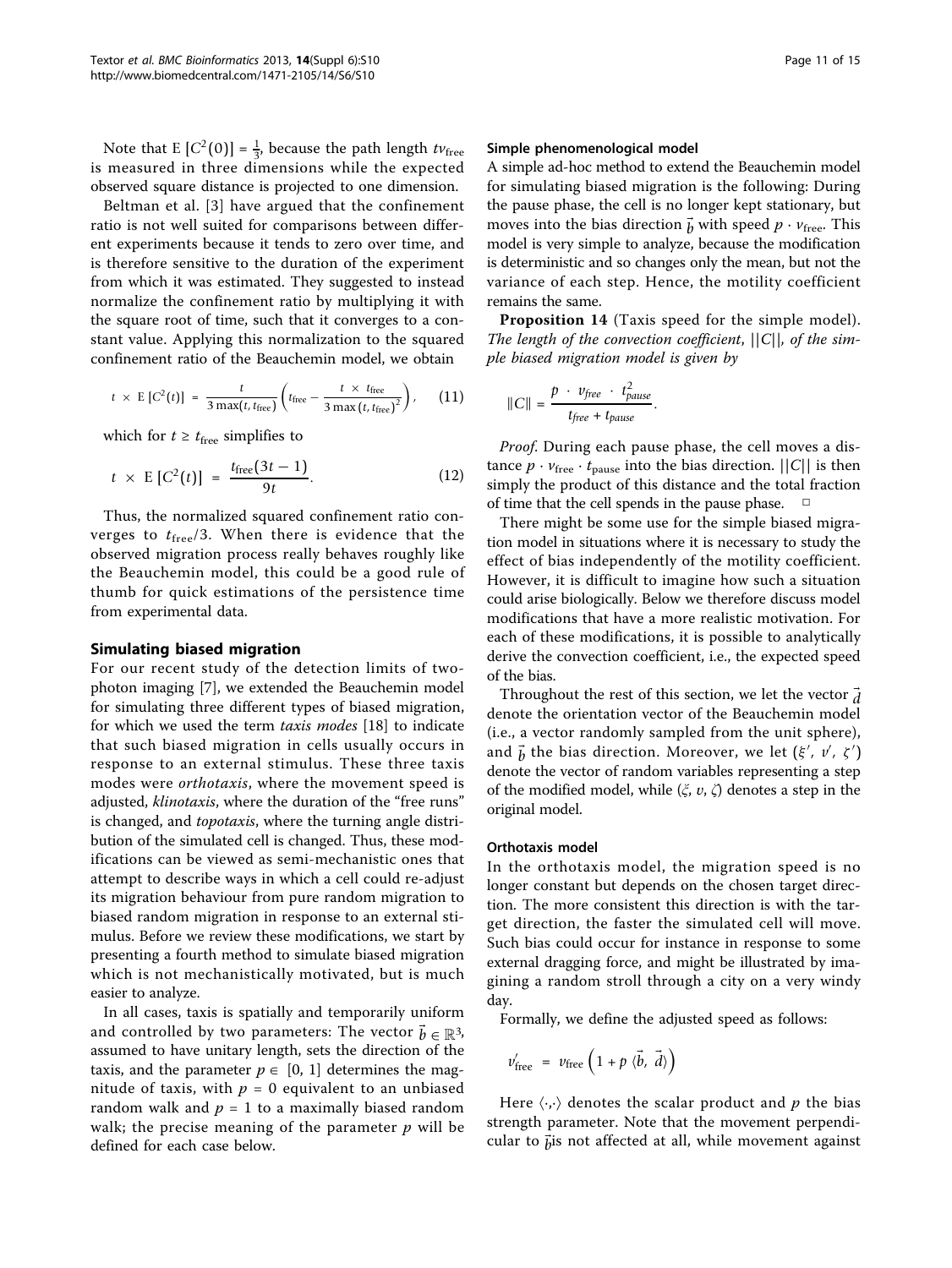the direction  $\vec{b}$  is slower and in direction  $\vec{b}$  it is faster. More precisely, the relation between  $p$  and the bias speed  $v_{\text{taxis}}$  is given by the following proposition.

Proposition 15 (Speed of orthotaxis [\[7](#page-13-0)]). The convection coefficient  $||C||$  of the orthotaxis model is given by

$$
||C|| = v_{free} \cdot \frac{p t_{free}}{3(t_{free} + t_{pause})}.
$$

Proof. We can assume without loss of generality that the bias is along the first dimension, i.e.  $\dot{d} = (1, 0, 0)$ and thus  $\langle b, d \rangle = \xi$ . We are interested in the expectation E [ξ']; it is easy to see that the expectations E [ $\nu'$ ] and E  $[\zeta']$  are still 0. Then we get

$$
\xi' = v'_{\text{free}} \xi = v_{\text{free}} \left( 1 + p \xi \right) \xi
$$

$$
= v_{\text{free}} \left( \xi + p \xi^2 \right).
$$

Because  $\xi$  is uniformly distributed on [-1, 1] (see proof of Proposition 10), the expected location E [ξ'] at the end of the step is

$$
E [\xi'] = E [v_{\text{free}} \cdot t_{\text{free}} (\xi + p\xi^2)]
$$
  
=  $v_{\text{free}} \cdot t_{\text{free}} (E [\xi] + pE [\xi^2])$   
=  $v_{\text{free}} \cdot t_{\text{free}} \cdot p/3.$ 

Dividing this expected location E  $[\xi']$  by the step duration  $t_{\text{free}} + t_{\text{pause}}$  yields the claimed expression for  $||C||.$   $\Box$ 

# Topotaxis model

In the case of topotaxis, the cell adjusts its turning behaviour but keeps the speed constant. This also affects both the variance and the mean of the cell step distribution. Topotaxis could be a likely bias mechanism for cells migrating on some sort of structural cell network in the tissue, like it was suggested to be the case for T cells in secondary lymphoid organs [\[19](#page-13-0)].

We implement topotaxis by skewing the distribution from which we pick the cell's orientation  $\vec{d} = (\xi, v, \zeta)$ . Recall that this is a uniform distribution on a sphere in the unbiased case. Such a distribution can also be generated by sampling  $\xi$  uniformly from [-1, 1] and then picking  $v$ ,  $\zeta$  uniformly from a circle with radius  $\sqrt{1-\xi^2}$ . Thus, the probability density function  $f_{\xi}(x)$  is defined as follows:

$$
f_{\xi}(x) = \frac{1}{2}, \quad x \in [-1, 1].
$$

For the modified model version, we define a parameterized version of  $f_{\xi}(x)$  as follows:

$$
f_{\xi'}(x) = \frac{1 + px}{2}, \quad x \in [-1, 1].
$$

Hence, for  $p = 0$  we obtain the distribution  $f_{\xi}(x) = \frac{1}{\pi}$  of the unbiased case, while for  $p = 0.5$  we get the slightly skewed distribution  $f_{\xi}(x) = \hat{f}$  and for  $p = 1$  we obtain the maximally skewed distribution  $f_{\xi'}(x) = \sum$ .

This modification of the Beauchemin model yields the same convection coefficient as in the previous case.

**Proposition 16** (Speed of topotaxis [[7\]](#page-13-0)). The speed ||  $C||$  of the directional motion induced by the topotaxis model is given by the equation

$$
||C|| = v_{free} \cdot \frac{p t_{free}}{3(t_{free} + t_{pause})}.
$$

*Proof.* This is simply shown by calculating E  $[\xi']$  for the probability density function defined above.

#### Klinotaxis model

Lastly, we can also induce bias by modifying the duration  $t_{\text{free}}$  of the free run depending on the picked orientation *d*. A well-known biological example of such bias is the "run-and-tumble" motion by which E. Coli searches for food: Because the bacterium is too small to sense concentration gradients in situ, it is capable of comparing concentration measurements along a persistent path until it figures out whether it is going in the right direction. When it senses that it is moving in the right direction (run), it will try to keep going, while otherwise it will stop its motion soon (tumble) and orient itself in a new random direction.

We implement klinotaxis by modifying the free run duration  $t_{\text{free}}$  depending on the angle between  $\vec{d}$  and  $\vec{b}$ as follows:

$$
t'_{\text{free}} = t_{\text{free}} \big( 1 + p \langle \vec{b}, \vec{d} \rangle \big)
$$

Again, this modification leads to exactly the same bias speed as found for the previous two models.

Proposition 17 (Speed of klinotaxis [[7\]](#page-13-0)). The speed  $||C||$  of the directional motion induced by the klinotactic modification of the Beauchemin model is given by the equation

$$
||C|| = v_{free} \cdot \frac{p t_{free}}{3(t_{free} + t_{pause})}.
$$

Proof. The proof follows along the lines of a similar model of E. Coli run-and-tumble motion discussed by de Gennes [[20\]](#page-13-0). We start again by analyzing a single free run of a cell projected onto the direction of bias, which is assumed without loss of generality to be along the first dimension  $\xi$ . Again we need to determine E [ $\xi$ <sup>'</sup>]. We start by writing  $\xi'$  as

$$
\xi' = v_{\text{free}} \cdot \xi \cdot t_{\text{free}} \cdot (1 + p\xi) \ .
$$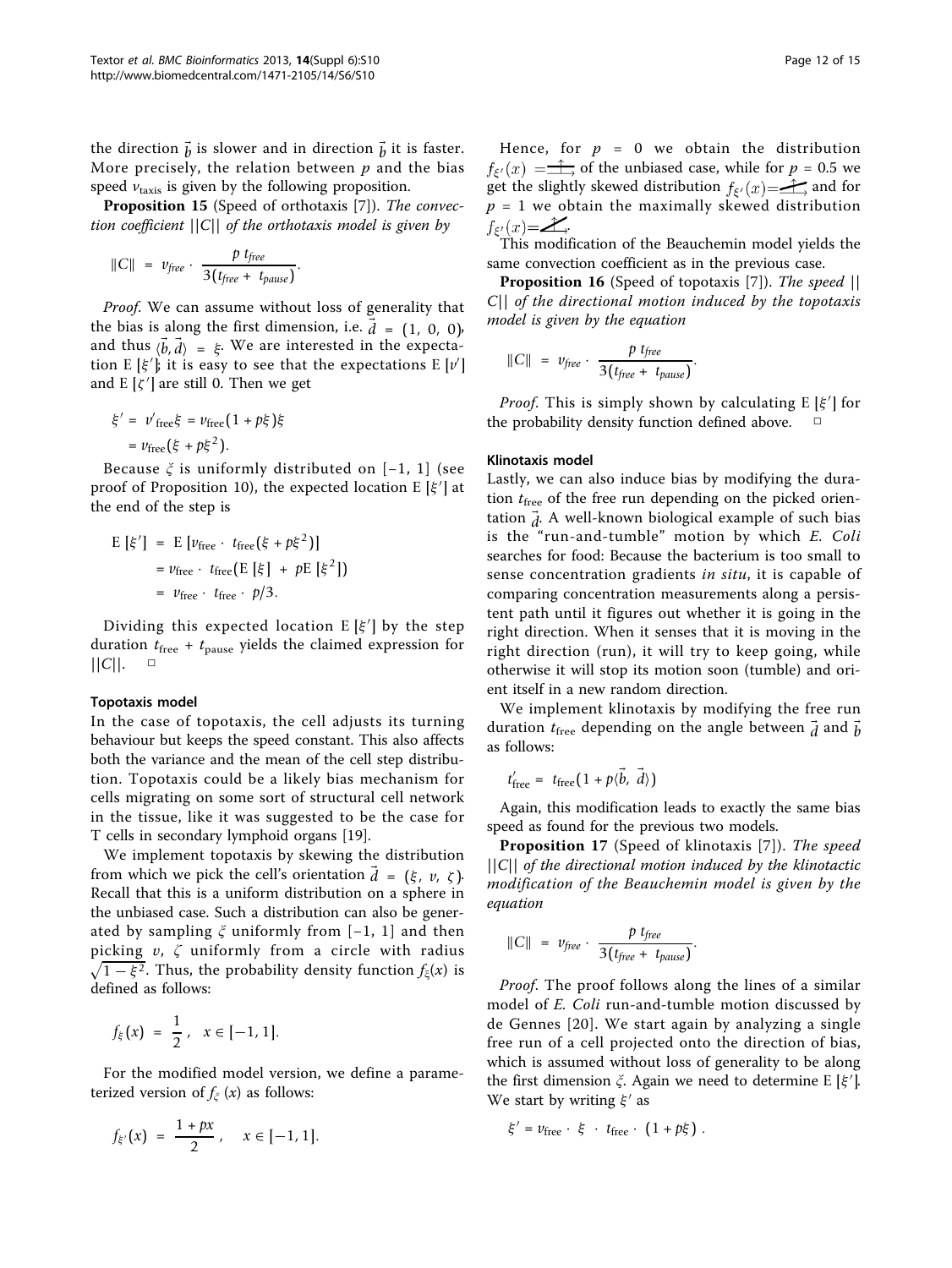Now let us assume for a moment that  $t_{\text{pause}} = 0$ . It is easy to verify that  $E[t'_{\text{free}}] = t_{\text{free}}$ . Thus, the average speed towards the bias direction over many successive steps is E [ξ /*t*free]. A simular calculation as in the proof of Proposition 15 yields

$$
E[\xi'/t_{\text{free}}] = v_{\text{free}} \cdot p/3.
$$

Now we arrive at the claimed expression by multiplying the above with the overall fraction of time that the particle spends in the free run phase, which is

$$
t_{\text{free}}/(t_{\text{free}} + t_{\text{pause}}).
$$

□

Note that the klinotaxis model no longer fits within our mathematical framework because the duration of a step in the model is no longer constant. Thus, the central limit theorem we applied in that section no longer applies, and a different central theorem would be needed to show formally that the model converges to a Brownian motion.

Moreover, we point out that for all modifications discussed in this section except for the simple phenomenological one, the random motility component changes. Therefore, these modifications cause as a side-effect a modified motility coefficient. In general, the random motility component are even affected in a non-isotropic fashion, such that the motility coefficient would need to be described using a  $3 \times 3$ matrix instead of a single scalar value. In Figure 7, we show some simulation results that illustrate this point.



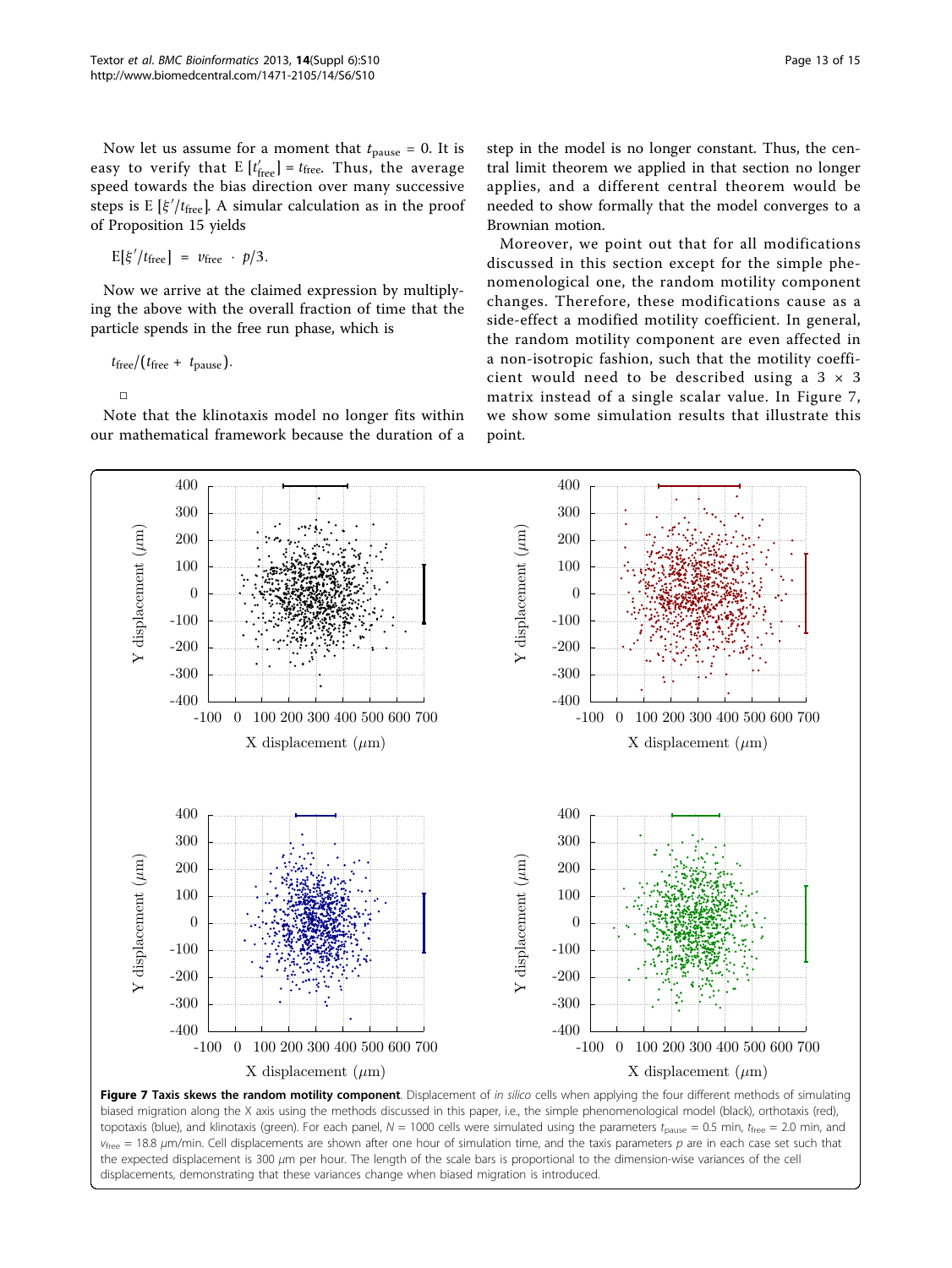# <span id="page-13-0"></span>Conclusions

In this article, we have compiled both old and new analytical results on the Beauchemin model of lymphocyte migration, which was originally a model of purely random motility, but is now able to accommodate partially biased migration as well. An important practical consequence of these results is that validation of the model against experimentally determined motility coefficient, mean square displacement data, and confinement ratio curves does no longer need to be performed by simulation, because these quantities can be calculated directly from the model parameters. This also allows for the use of standard numerical fitting procedures, such as implemented in popular computer algebra packages, to estimate the model parameters from such data by least-squares-fitting. An important observation was that when simulating a large population of unsynchronized cells, the model is equivalent to the ideal chain model of polymer physics, which is however only true with respect to the quantities named above and not for others like the mean displacement. Interestingly, this shows that we can sometimes infer information from mean displacement data that we cannot infer from mean square displacement data. However, an analytical derivation of the mean displacement of the model has not yet been achieved, and can be expected to be complicated judging from the experiences with similar models [21]. For now, we leave this as an important open problem.

Subtle biased migration of lymphocytes can point to important biological functions or phenomena [22,[23\]](#page-14-0), and the use of mathematical models has helped to understand the quantitative impact of such effects [\[23](#page-14-0),7]. The modifications discussed above facilitate simulations of such subtle biases with pre-defined speed, again removing the need for fitting the bias strength parameter to data by using simulations. However, all but one of the discussed modifications also affect the random migration component, which is likely also true in biological scenarios where randomly migrating cells respond to an external stimulus. Therefore, another important task that remains to be solved is to analytically derive the motility coefficient matrices for the topotaxis, klinotaxis, and orthotaxis models.

#### Authors' contributions

JT conceived the study, participated in the mathematical analysis, and wrote the paper; MS participated in the mathematical analysis and helped write the paper; RJdB participated in the study conception and helped write the paper.

#### Competing interests

The authors declare that they have no competing interests.

#### Acknowledgements

We thank Joost Beltman for helpful discussions. JT was supported by the Netherlands Organisation for Scientific Research (NWO) grant 912.10.066 (to RJdB). The research of Mathieu Sinn was conducted while he was a

Postdoctoral Research Fellow at the David R. Cheriton School of Computer Science, University of Waterloo, Waterloo, Ontario, Canada N2L 3G1.

#### **Declarations**

This article has been published as part of BMC Bioinformatics Volume 14 Supplement 6, 2013: Selected articles from the 10th International Conference on Artificial Immune Systems (ICARIS). The full contents of the supplement are available online at [http://www.biomedcentral.com/bmcbioinformatics/](http://www.biomedcentral.com/bmcbioinformatics/supplements/14/S6) [supplements/14/S6.](http://www.biomedcentral.com/bmcbioinformatics/supplements/14/S6)

#### Author details

<sup>1</sup>Theoretical Biology & Bioinformatics, Utrecht University, 3508 TC Utrecht, The Netherlands. <sup>2</sup>Institute for Theoretical Computer Science, University of Lübeck, 23562 Lübeck, Germany. <sup>3</sup>IBM Research, Mulhuddart, Dublin 15, Ireland.

#### Published: 17 April 2013

#### References

- 1. Miller MJ, Wei SH, Parker I, Cahalan MD: [Two-photon imaging of](http://www.ncbi.nlm.nih.gov/pubmed/12016203?dopt=Abstract) [lymphocyte motility and antigen response in intact lymph node.](http://www.ncbi.nlm.nih.gov/pubmed/12016203?dopt=Abstract) Science 2002, 296:1869-1873.
- 2. Cahalan MD, Parker I: [Choreography of cell motility and interaction](http://www.ncbi.nlm.nih.gov/pubmed/18173372?dopt=Abstract) [dynamics imaged by two-photon microscopy in lymphoid organs.](http://www.ncbi.nlm.nih.gov/pubmed/18173372?dopt=Abstract) Annual Reviews in Immunology 2008, 26:585-626.
- 3. Beltman JB, Marée AFM, de Boer RJ: [Analysing immune cell migration.](http://www.ncbi.nlm.nih.gov/pubmed/19834485?dopt=Abstract) Nature Reviews Immunology 2009, 9:789-798.
- 4. Beltman JB, Marée AFM, Lynch JN, Miller MJ, de Boer RJ: [Lymph node](http://www.ncbi.nlm.nih.gov/pubmed/17389236?dopt=Abstract) [topology dictates T cell migration behavior.](http://www.ncbi.nlm.nih.gov/pubmed/17389236?dopt=Abstract) Journal of Experimental Medicine 2007, 204:771-780.
- Beauchemin C, Dixit NM, Perelson AS: [Characterizing T cell movement](http://www.ncbi.nlm.nih.gov/pubmed/17442932?dopt=Abstract) [within lymph nodes in the absence of antigen.](http://www.ncbi.nlm.nih.gov/pubmed/17442932?dopt=Abstract) Journal of Immunology 2007, 178(9):5505-5512.
- 6. Grigorova IL, Panteleev M, Cyster JG: [Lymph node cortical sinus](http://www.ncbi.nlm.nih.gov/pubmed/21059923?dopt=Abstract) [organization and relationship to lymphocyte egress dynamics and](http://www.ncbi.nlm.nih.gov/pubmed/21059923?dopt=Abstract) [antigen exposure.](http://www.ncbi.nlm.nih.gov/pubmed/21059923?dopt=Abstract) Proceedings of the National Academy of Sciences of the United States of America 2010, 107:20447-20452.
- 7. Textor J, Peixoto A, Henrickson SE, Sinn M, von Andrian UH, Westermann J: [Defining the Quantitative Limits of Intravital Two-Photon Lymphocyte](http://www.ncbi.nlm.nih.gov/pubmed/21734152?dopt=Abstract) [Tracking.](http://www.ncbi.nlm.nih.gov/pubmed/21734152?dopt=Abstract) Proceedings of the National Academy of Sciences of the United States of America 2011, 108(30):12401-12406.
- 8. Flory PJ: Statistical Mechanics of Chain Molecules Interscience Publishers; 1969.
- Berg HC: Random Walks in Biology Princeton University Press; 1993.
- 10. Kallenberg O: Foundations of modern probability Springer; 2002.
- 11. Murray JD: Mathematical Biology: I. An Introduction. 3 edition. Springer; 2002.
- 12. Billingsley P: Convergence of Probability Measures. 2 edition. Wiley, John & Sons; 1999.
- 13. Evans LD: Partial Differential Equations American Mathematical Society; 1998.
- 14. Donovan GM, Lythe G: [T-cell movement on the reticular network.](http://www.ncbi.nlm.nih.gov/pubmed/22100488?dopt=Abstract) Journal of Theoretical Biology 2012, 295:59-67.
- 15. Marsaglia G: Choosing a point from the surface of a sphere. Annals of Mathematical Statistics 1972, 43(2):645-646.
- 16. Selmeczi D, Mosler S, Hagedorn PH, Larsen NB, Flyvbjerg H: [Cell Motility as](http://www.ncbi.nlm.nih.gov/pubmed/15951372?dopt=Abstract) [Persistent Random Motion: Theories from Experiments.](http://www.ncbi.nlm.nih.gov/pubmed/15951372?dopt=Abstract) Biophysical Journal 2005, 89:912-931.
- 17. Grabher C, Cliffe A, Miura K, Hayflick J, Pepperkok R, Rørth P, Wittbrodt J: [Birth and life of tissue macrophages and their migration in](http://www.ncbi.nlm.nih.gov/pubmed/17046968?dopt=Abstract) [embryogenesis and inflammation in medaka.](http://www.ncbi.nlm.nih.gov/pubmed/17046968?dopt=Abstract) Journal of Leukocyte Biology 2007, 81:263-271.
- 18. Ionides EL, Fang KS, Isseroff RR, Oster G: [Stochastic models for cell motion](http://www.ncbi.nlm.nih.gov/pubmed/14685770?dopt=Abstract) [and taxis.](http://www.ncbi.nlm.nih.gov/pubmed/14685770?dopt=Abstract) Journal of Mathematical Biology 2003, 48:23-37.
- 19. Bajénoff M, Egen JG, Koo LY, Laugier JP, Brau F, Glaichenhaus N, Germain RN: [Stromal cell networks regulate lymphocyte entry, migration,](http://www.ncbi.nlm.nih.gov/pubmed/17112751?dopt=Abstract) [and territoriality in lymph nodes.](http://www.ncbi.nlm.nih.gov/pubmed/17112751?dopt=Abstract) Immunity 2006, 25:989-1001.
- 20. de Gennes PG: [Chemotaxis: the role of internal delays.](http://www.ncbi.nlm.nih.gov/pubmed/15257424?dopt=Abstract) European Biophysics Journal 2004, 33:691-693.
- 21. Codling EA, Plank MJ, Benhamou S: [Random walk models in biology.](http://www.ncbi.nlm.nih.gov/pubmed/18426776?dopt=Abstract) Journal of the Royal Society Interface 2008, 5(25):813-834.
- 22. Castellino F, Huang AY, Altan-Bonnet G, Stoll S, Scheinecker C, Germain RN: [Chemokines enhance immunity by guiding naive CD8+ T cells to sites](http://www.ncbi.nlm.nih.gov/pubmed/16612374?dopt=Abstract) [of CD4+ T cell-dendritic cell interaction.](http://www.ncbi.nlm.nih.gov/pubmed/16612374?dopt=Abstract) Nature 2006, 440:890-895.